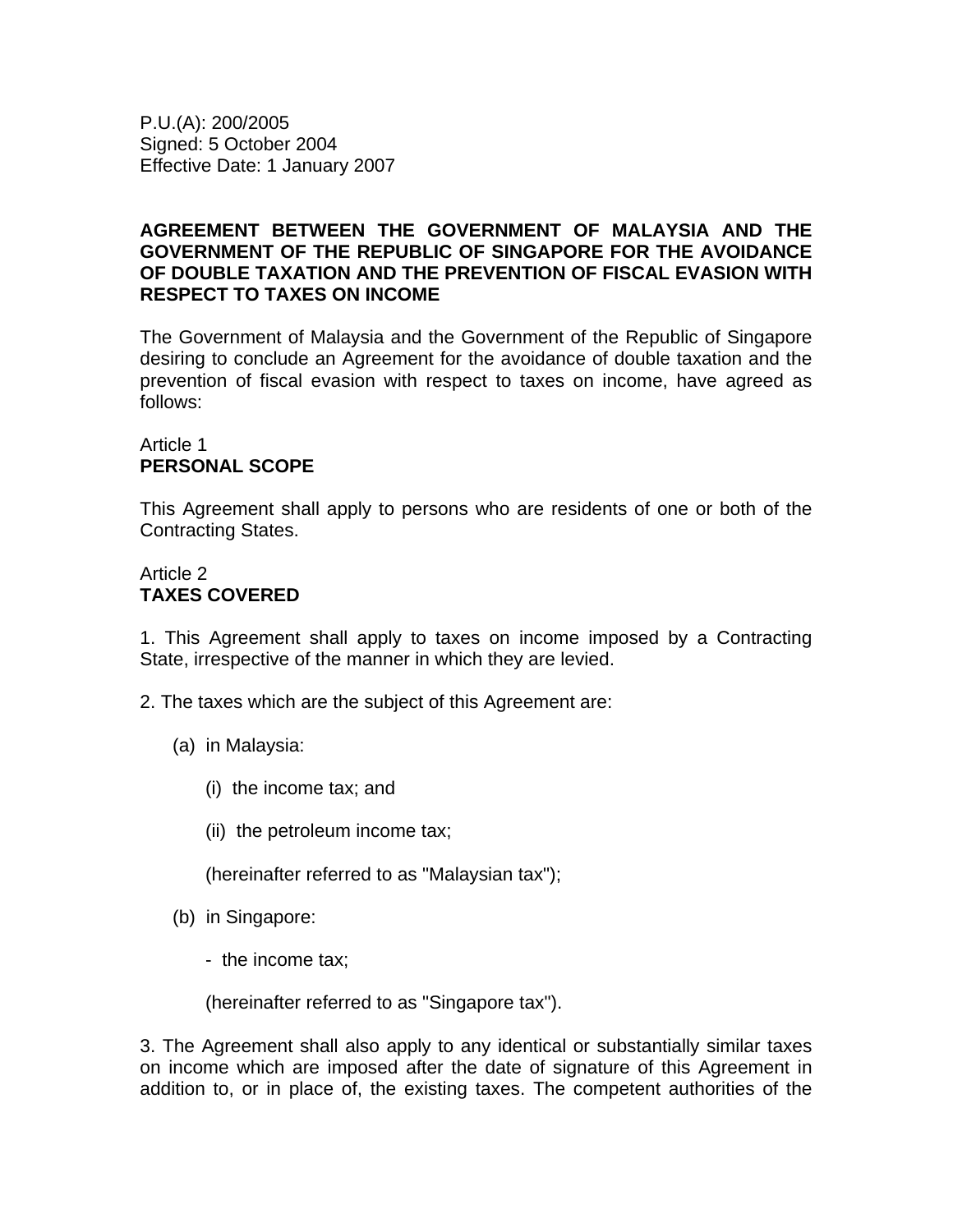Contracting States shall notify each other of important changes which have been made in their respective taxation laws.

### Article 3 **GENERAL DEFINITIONS**

- 1. In this Agreement, unless the context otherwise requires:
	- (a) the term "Malaysia" means the territories of the Federation of Malaysia, the territorial waters of Malaysia and the sea-bed and subsoil of the territorial waters, and when used in a geographical sense includes any area extending beyond the limits of the territorial waters of Malaysia, and the sea-bed and subsoil of any such area, which has been or may hereafter be designated under the laws of Malaysia and in accordance with international law as an area over which Malaysia has sovereign rights for the purposes of exploring and exploiting the natural resources, whether living or non-living:

Provided that nothing contained in the above definition shall be construed as conferring recognition or acceptance by one Contracting State of the outstanding maritime and territorial claims made by the other Contracting State, nor shall be taken as pre-judging the determination of such claims;

(b) the term "Singapore" means the territories of the Republic of Singapore, the territorial waters of Singapore and the sea-bed and subsoil of the territorial waters, and when used in a geographical sense includes any area extending beyond the limits of the territorial waters of Singapore, and the sea-bed and subsoil of any such area, which has been or may hereafter be designated under the laws of Singapore and in accordance with international law as an area over which Singapore has sovereign rights for the purposes of exploring and exploiting the natural resources, whether living or non-living:

Provided that nothing contained in the above definition shall be construed as conferring recognition or acceptance by one Contracting State of the outstanding maritime and territorial claims made by the other Contracting State, nor shall be taken as pre-judging the determination of such claims;

- (c) the terms "a Contracting State" and "the other Contracting State" mean Malaysia or Singapore as the context requires;
- (d) the term "person" includes an individual, a company and any other body of persons which is treated as a person for tax purposes;
- (e) the term "company" means any body corporate or any entity which is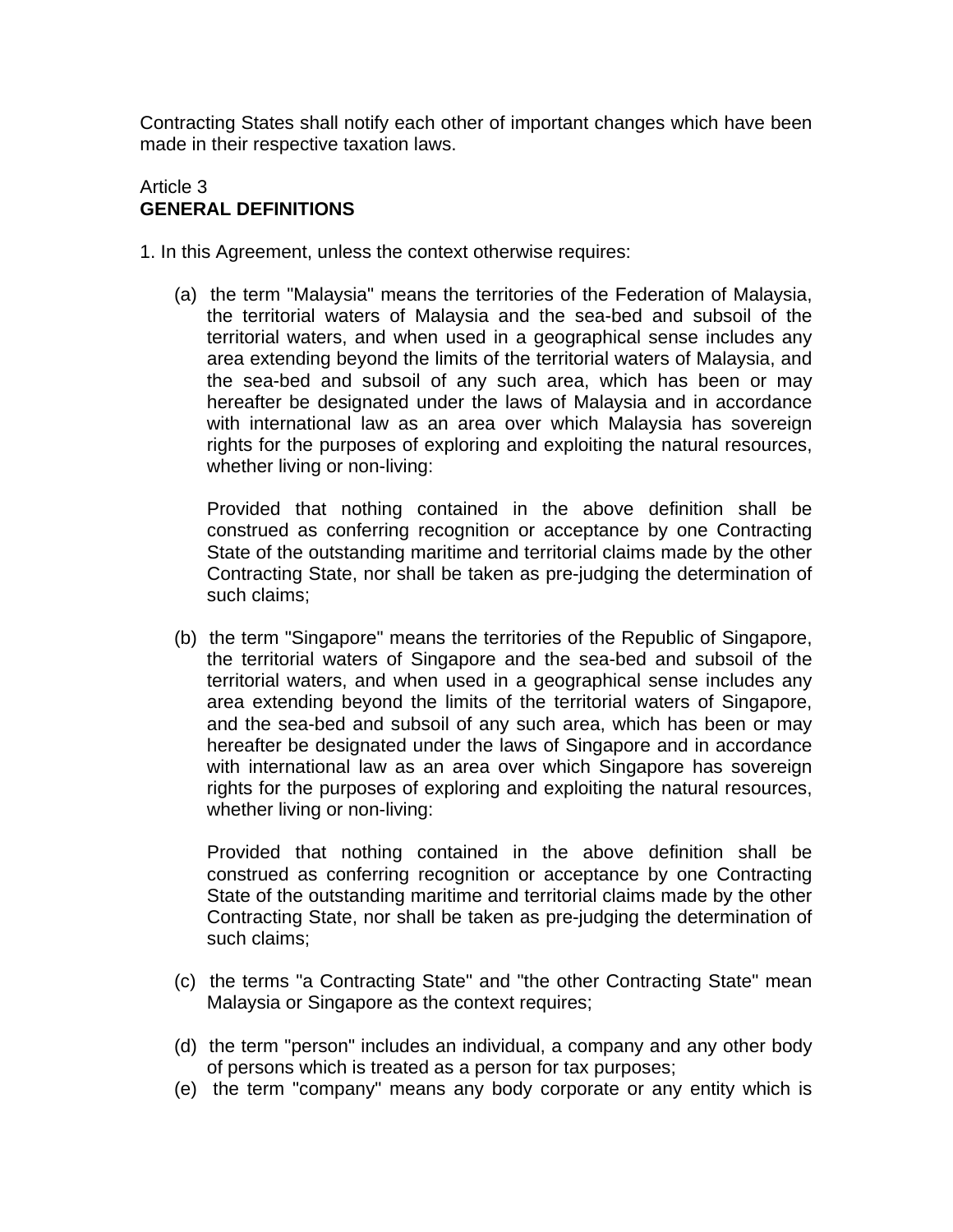treated as a body corporate for tax purposes;

- (f) the terms "enterprise of a Contracting State" and "enterprise of the other Contracting State" mean respectively an enterprise carried on by a resident of a Contracting State and an enterprise carried on by a resident of the other Contracting State;
- (g) the term "tax" means Malaysian tax or Singapore tax, as the context requires;
- (h) the term "national" means:
	- (i) any individual possessing the nationality or citizenship of a Contracting State;
	- (ii) any legal person, partnership, association and any other entity deriving its status as such from the laws in force in a Contracting State;
- (i) the term "international traffic" means any transport by a ship, aircraft or road vehicle operated by an enterprise of a Contracting State, except when the ship, aircraft or road vehicle is operated solely between places in the other Contracting State;
- (j) the term "competent authority" means:
	- (i) in the case of Malaysia, the Minister of Finance or his authorised representative; and
	- (ii) in the case of Singapore, the Minister for Finance or his authorised representative.

2. As regards the application of this Agreement at any time by a Contracting State, any term not defined therein shall, unless the context otherwise requires, have the meaning that it has at that time under the law of that State for the purposes of the taxes to which this Agreement applies, any meaning under the applicable tax laws of that State prevailing over a meaning given to the term under other laws of that State.

## Article 4 **RESIDENT**

1. For the purposes of this Agreement, the term "resident of a Contracting State" means:

(a) in the case of Malaysia, a person who is resident in Malaysia for the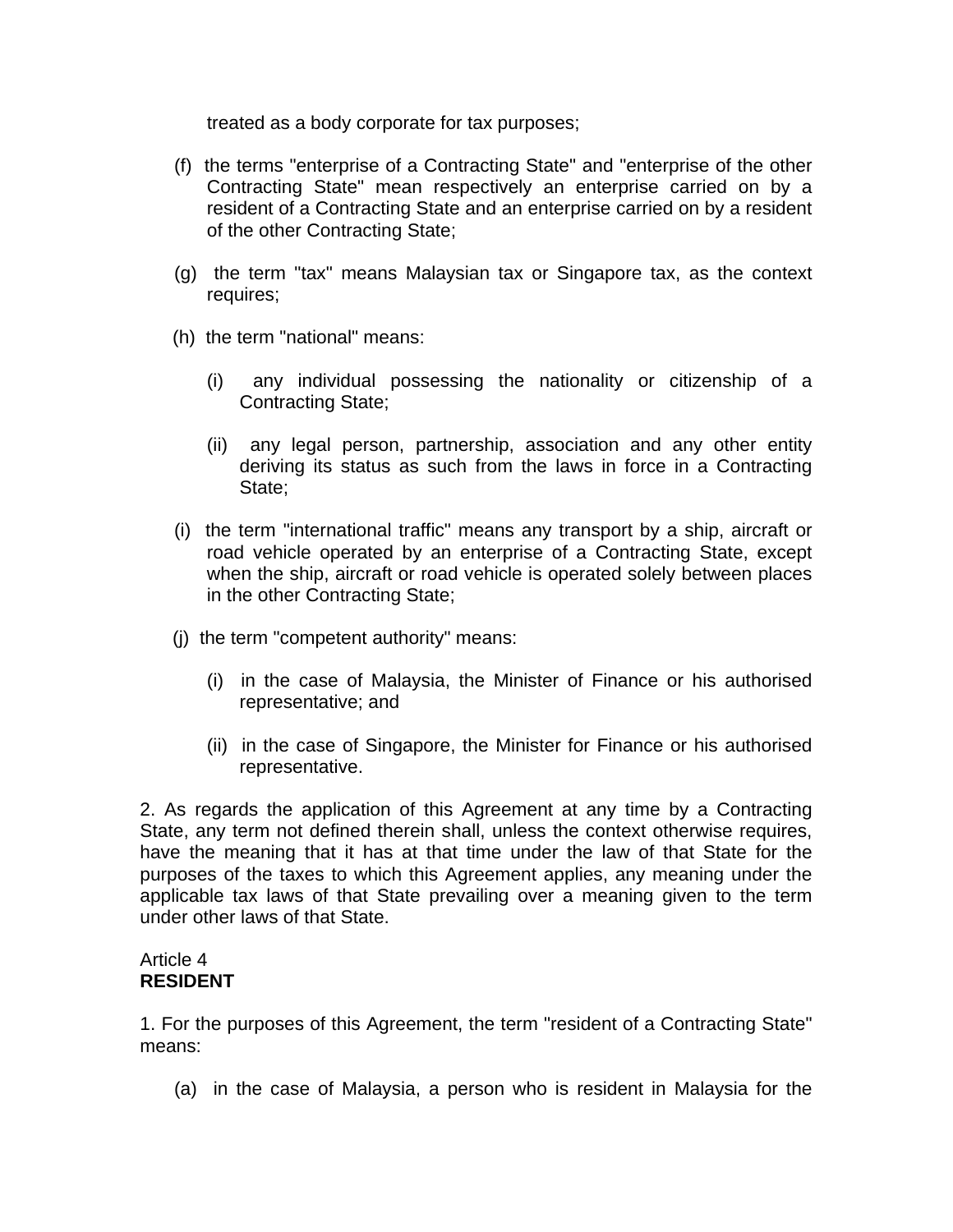purposes of Malaysian tax;

(b) in the case of Singapore, a person who is resident in Singapore for the purposes of Singapore tax;

and also includes that State, any political subdivision, local authority or a statutory body thereof.

2. Where by reason of the provisions of paragraph 1 an individual is a resident of both Contracting States, then his status shall be determined in accordance with the following rules:

- (a) he shall be deemed to be a resident of the State in which he has a permanent home available to him. If he has a permanent home available to him in both States, he shall be deemed to be a resident of the State with which his personal and economic relations are closer (centre of vital interests);
- (b) if the State in which he has his centre of vital interests cannot be determined, or if he has not a permanent home available to him in either State, he shall be deemed to be a resident of the State in which he has an habitual abode;
- (c) if he has an habitual abode in both States or in neither of them, he shall be deemed to be a resident of the State of which he is a national;
- (d) if he is a national of both States or of neither of them, the competent authorities of the Contracting States shall settle the question by mutual agreement.

3. Where, by reason of the provisions of paragraph 1, a person other than an individual is a resident of both Contracting States, then it shall be deemed to be a resident of the State in which its place of effective management is situated.

### Article 5 **PERMANENT ESTABLISHMENT**

1. For the purposes of this Agreement, the term "permanent establishment" means a fixed place of business through which the business of an enterprise is wholly or partly carried on.

- 2. The term "permanent establishment" shall include especially:
	- (a) a place of management;
	- (b) a branch;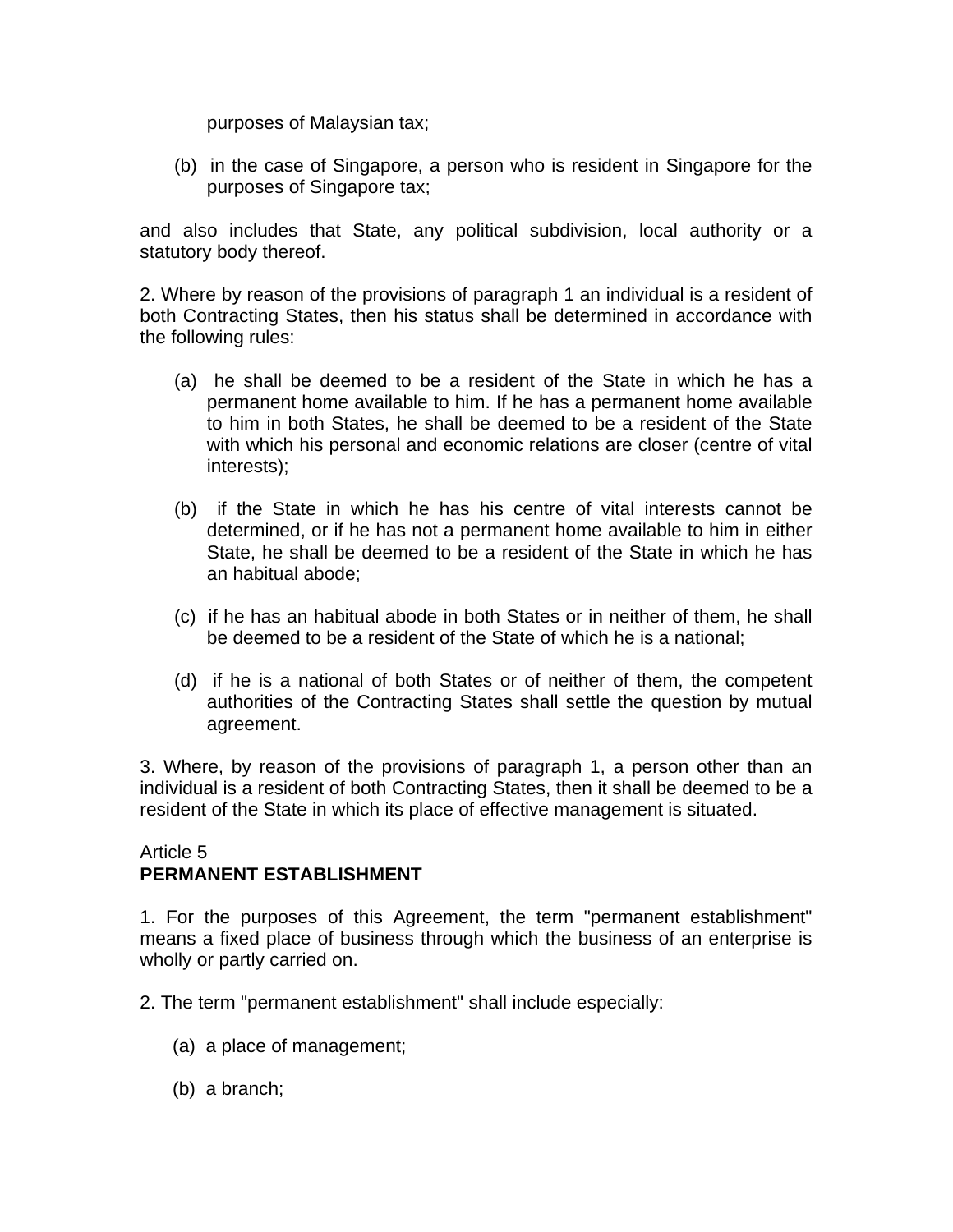- (c) an office;
- (d) a factory;
- (e) a workshop;
- (f) a mine, an oil or gas well, a quarry or any other place of extraction of natural resources; and
- (g) a building site or construction, installation or assembly project, which exists for more than 6 months.
- 3. The term "permanent establishment" shall be deemed not to include:
	- (a) the use of facilities solely for the purpose of storage, display or delivery of goods or merchandise belonging to the enterprise;
	- (b) the maintenance of a stock of goods or merchandise belonging to the enterprise solely for the purpose of storage, display or delivery;
	- (c) the maintenance of a stock of goods or merchandise belonging to the enterprise solely for the purpose of processing by another enterprise;
	- (d) the maintenance of a fixed place of business solely for the purpose of purchasing goods or merchandise, or of collecting information, for the enterprise;
	- (e) the maintenance of a fixed place of business solely for the purpose of carrying on, for the enterprise, any other activity of a preparatory or auxiliary character.

4. An enterprise of a Contracting State shall be deemed to have a permanent establishment in the other Contracting State if it carries on supervisory activities in that other State for more than 6 months in connection with a building site or a construction, installation or assembly project which is being undertaken in that other State.

5. Where a person (other than a broker, general commission agent or any other agent of an independent status to whom paragraph 6 applies) is acting in a Contracting State on behalf of an enterprise of the other Contracting State that enterprise shall be deemed to have a permanent establishment in the firstmentioned State if that person:

(a) has, and habitually exercises in the first-mentioned State, an authority to conclude contracts in the name of the enterprise, unless his activities are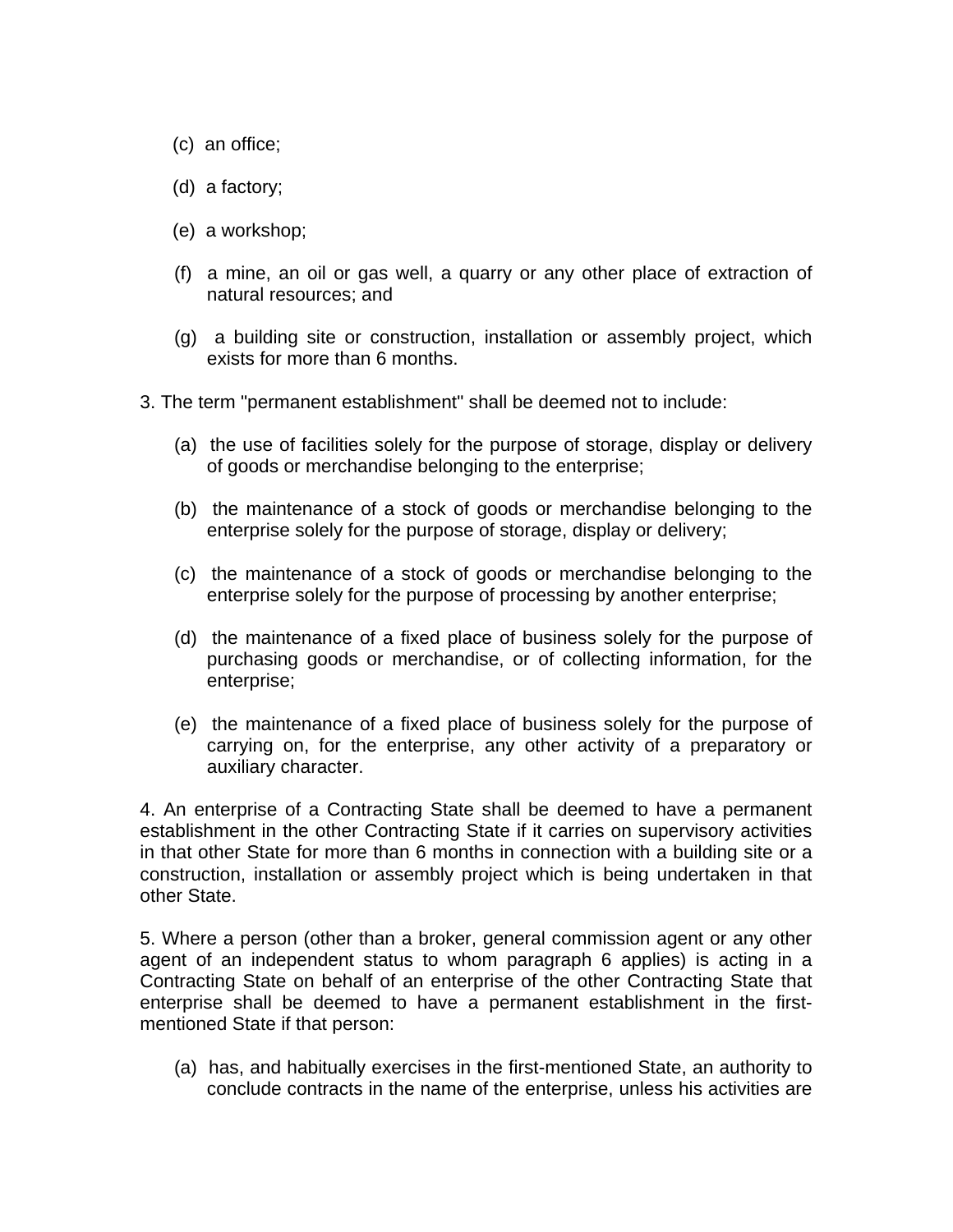limited to the purchase of goods or merchandise for the enterprise; or

(b) maintains in the first-mentioned State a stock of goods or merchandise belonging to the enterprise from which he regularly fills orders on behalf of the enterprise.

 6. An enterprise of a Contracting State shall not be deemed to have a permanent establishment in the other Contracting State merely because it carries on business in that other State through a broker, general commission agent or any other agent of an independent status, where such persons are acting in the ordinary course of their business.

However, when the activities of such an agent are devoted wholly or almost wholly on behalf of that enterprise, he shall not be considered an agent of an independent status if the transactions between the agent and the enterprise were not made under arm's length conditions.

7. The fact that a company which is a resident of a Contracting State controls or is controlled by a company which is a resident of the other Contracting State, or which carries on business in that other State (whether through a permanent establishment or otherwise), shall not of itself constitute either company a permanent establishment of the other.

### Article 6 **INCOME FROM IMMOVABLE PROPERTY**

1. Income derived by a resident of a Contracting State from immovable property (including income from agriculture or forestry) situated in the other Contracting State may be taxed in that other State.

2. For the purposes of this Agreement, the term "immovable property" shall be defined in accordance with the laws of the Contracting State in which the property in question is situated. The term shall in any case include property accessory to immovable property, livestock and equipment used in agriculture and forestry, rights to which the provisions of general law respecting landed property apply, usufruct of immovable property and rights to variable or fixed payments as consideration for the working of, or the right to work, mineral deposits, oil or gas wells, quarries and other places of extracting of natural resources including timber or other forest produce. Ships and aircraft shall not be regarded as immovable property.

3. The provisions of paragraph 1 shall apply to income derived from the direct use, letting, or use in any other form of immovable property.

4. The provisions of paragraphs 1 and 3 shall also apply to the income from immovable property of an enterprise and to income from immovable property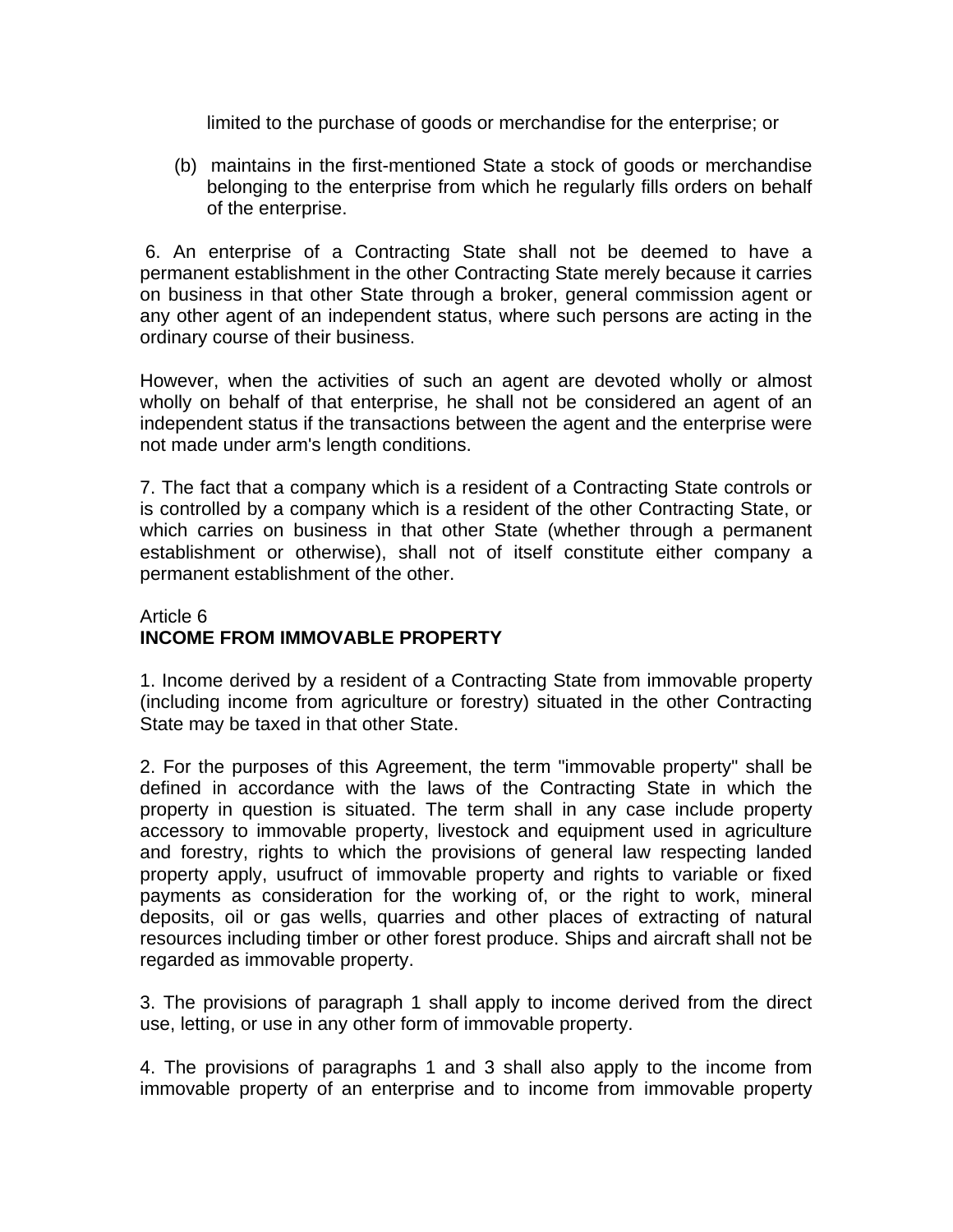used for the performance of independent personal services.

### Article 7 **BUSINESS PROFITS**

1. The profits of an enterprise of a Contracting State shall be taxable only in that State unless the enterprise carries on business in the other Contracting State through a permanent establishment situated therein. If the enterprise carries on business as aforesaid, the profits of the enterprise may be taxed in the other State but only on so much thereof as is attributable to that permanent establishment.

2. Subject to the provisions of paragraph 3, where an enterprise of a Contracting State carries on business in the other Contracting State through a permanent establishment situated therein, there shall in each Contracting State be attributed to that permanent establishment the profits which it might be expected to make if it were a distinct and separate enterprise engaged in the same or similar activities under the same or similar conditions and dealing wholly independently with the enterprise of which it is a permanent establishment.

3. In determining the profits of a permanent establishment, there shall be allowed as deductions expenses including executive and general administrative expenses, which would be deductible if the permanent establishment were an independent enterprise, insofar as they are reasonably allocable to the permanent establishment, whether incurred in the State in which the permanent establishment is situated or elsewhere.

4. If the information available to the competent authority is inadequate to determine the profits to be attributed to the permanent establishment of an enterprise, nothing in this Article shall affect the application of any law of that State relating to the determination of the tax liability of a person by the exercise of a discretion or the making of an estimate by the competent authority, provided that the law shall be applied, so far as the information available to the competent authority permits, in accordance with the principles of this Article.

5. No profits shall be attributed to a permanent establishment by reason of the mere purchase by that permanent establishment of goods or merchandise for the enterprise.

6. For the purposes of the preceding paragraphs, the profits to be attributed to the permanent establishment shall be determined by the same method year by year unless there is good and sufficient reason to the contrary.

7. Where profits include items of income which are dealt with separately in other Articles of this Agreement, then the provisions of those Articles shall not be affected by the provisions of this Article.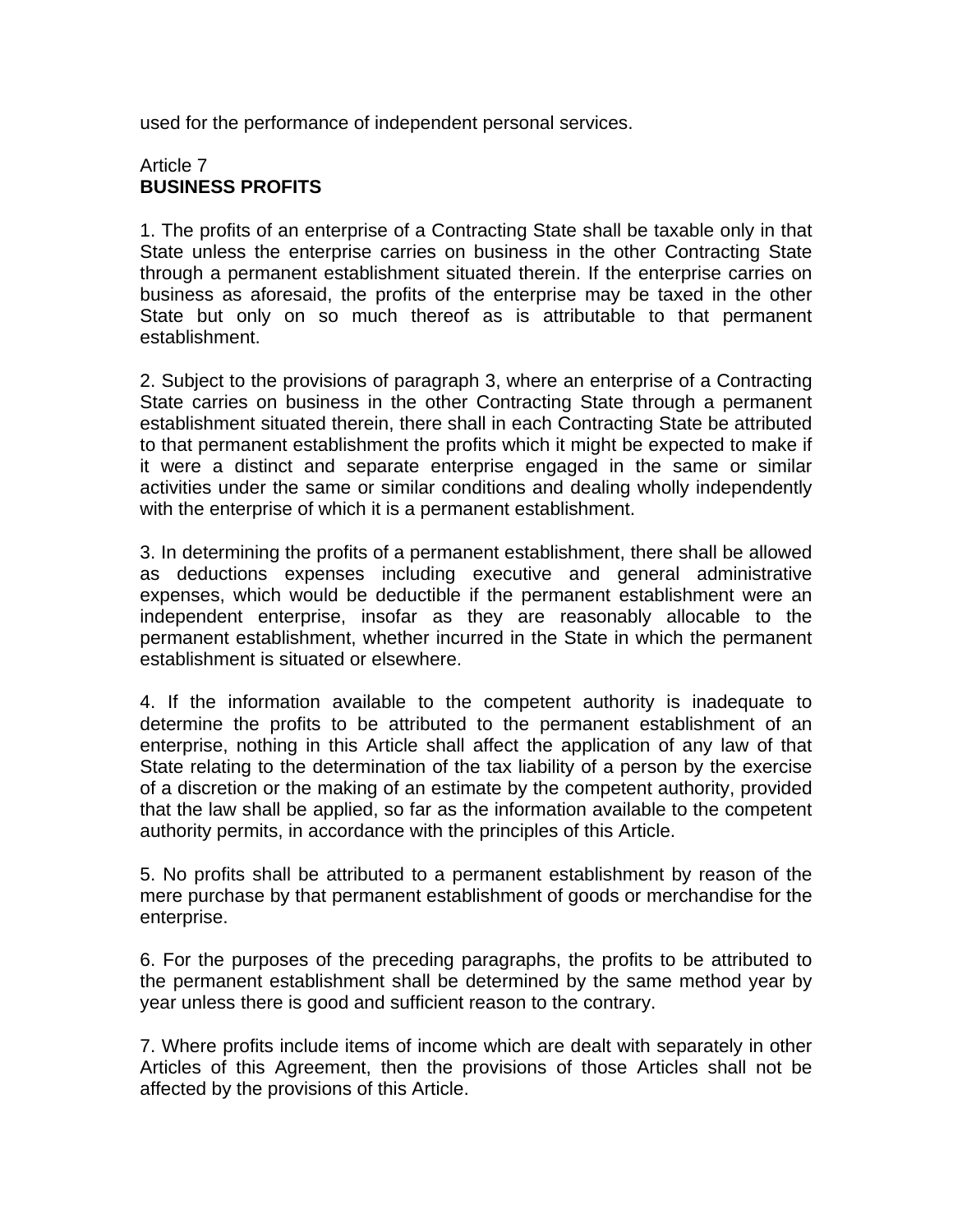# Article 8 **SHIPPING, AIR AND ROAD TRANSPORT**

1. Profits derived by an enterprise of a Contracting State from the operation of ships or aircraft in international traffic shall be taxable only in that State.

2. For the purposes of this Article, profits from the operation of ships or aircraft in international traffic shall include profits derived from:

- (a) the rental on a bare boat basis of ships or aircraft used in international traffic;
- (b) the use or rental of containers,

if such profits are incidental to the profits to which the provisions of paragraph 1 apply.

3. Paragraph 1 shall also apply to the share of the profits from the operation of ships or aircraft derived by a enterprise of a Contracting State through participation in a pool, a joint business or an international operating agency.

4. Profits derived by an enterprise of a Contracting State from the operation of road vehicles in international traffic for the carriage of passengers shall be taxable only in that State.

## Article 9 **ASSOCIATED ENTERPRISES**

1. Where-

(a) an enterprise of a Contracting State participates directly or indirectly in the management, control or capital of an enterprise of the other Contracting State; or

(b) the same persons participate directly or indirectly in the management, control or capital of an enterprise of a Contracting State and an enterprise of the other Contracting State,

and in either case conditions are made or imposed between the two enterprises in their commercial or financial relations which differ from those which would be made between independent enterprises, then any profits which would, but for those conditions, have accrued to one of the enterprises, but, by reason of those conditions, have not so accrued, may be included in the profits of that enterprise and taxed accordingly.

2. Where a Contracting State includes in the profits of an enterprise of that State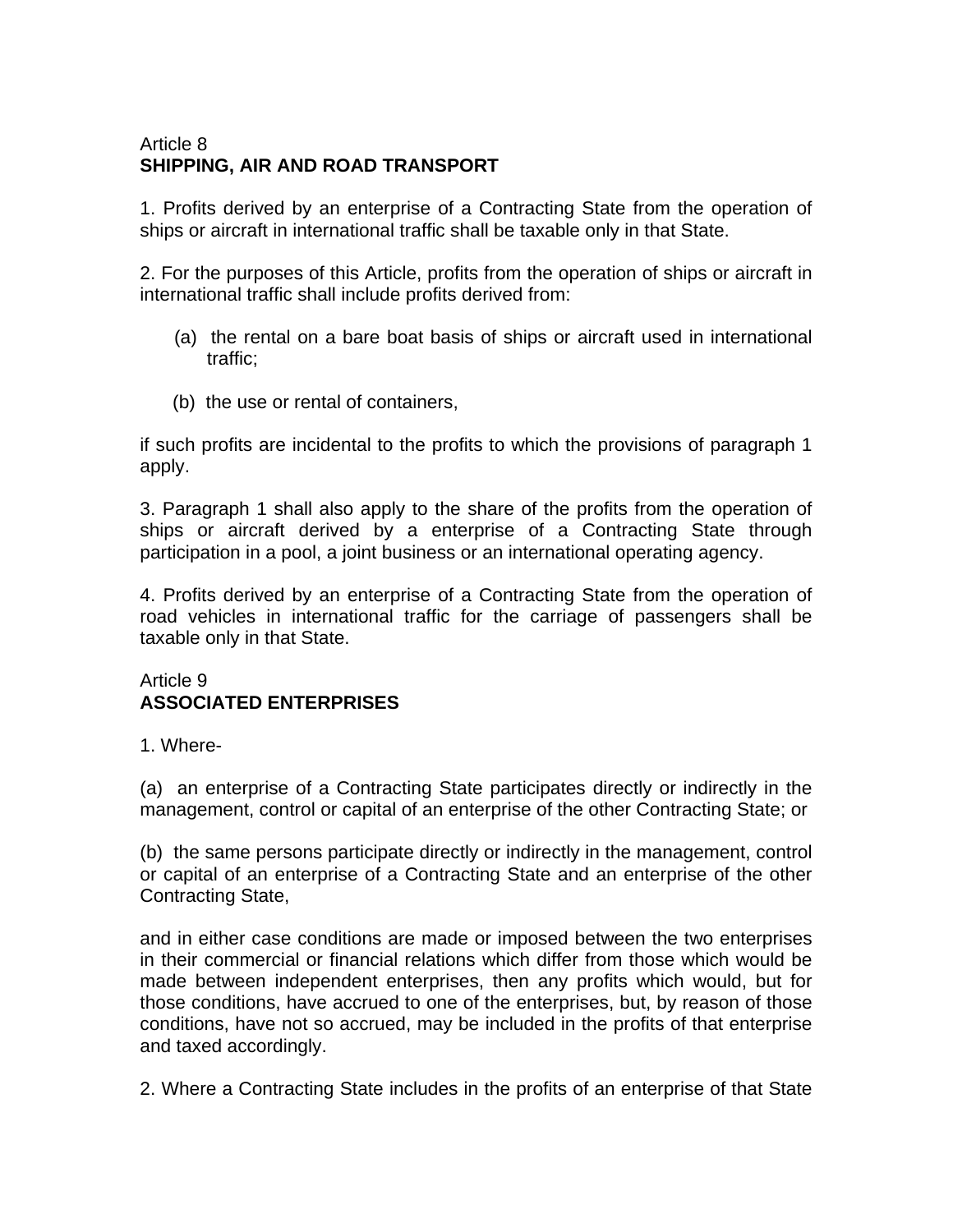and taxes accordingly profits on which an enterprise of the other Contracting State has been charged to tax in that other State and the profits so included are profits which would have accrued to the enterprise of the first mentioned State if the conditions made between the two enterprises had been those which would have been made between independent enterprises, then that other State shall make an appropriate adjustment to the amount of the tax charged therein on those profits where that other State considers the adjustment justified. In determining such adjustment, due regard shall be had to the other provisions of this Agreement and the competent authorities of the Contracting States shall if necessary consult each other.

## Article 10 **DIVIDENDS**

1. Dividends paid by a company which is a resident of a Contracting State to a resident of the other Contracting State may be taxed in that other State.

2. However, such dividends may also be taxed in the Contracting State of which the company paying the dividend is a resident and according to the laws of that State, but if the beneficial owner of the dividends is a resident of the other Contracting State, the tax so charged shall not exceed:

- (a) 5 percent of the gross amount of the dividends if the beneficial owner is a company which holds directly at least 25 percent of the capital of the company paying the dividends; and
- (b) 10 percent of the gross amount of the dividends in all other cases.

The provisions of this paragraph shall not affect the taxation of the company in respect of the profits out of which the dividends are paid.

3. Notwithstanding the provision of paragraph 2, as long as a Contracting State does not impose a tax on dividends in addition to the tax chargeable on the profits or income of a company, dividends paid by a company which is a resident of that Contracting State to a resident of the other Contracting State shall be exempt from any tax in the first-mentioned State which may be chargeable on dividends in addition to the tax chargeable on the profits or income of the company. However, where either or both of he Contracting States impose a tax on dividends in addition to the tax chargeable on the profits or income of a company, the rates as prescribed under the provisions of paragraph 2 shall apply.

4. The term "dividends" as used in this Article means income from shares or other rights, not being debt-claims, participating in profits, as well as income from other corporate rights which is subjected to the same taxation treatment as income from shares by the laws of the State of which the company making the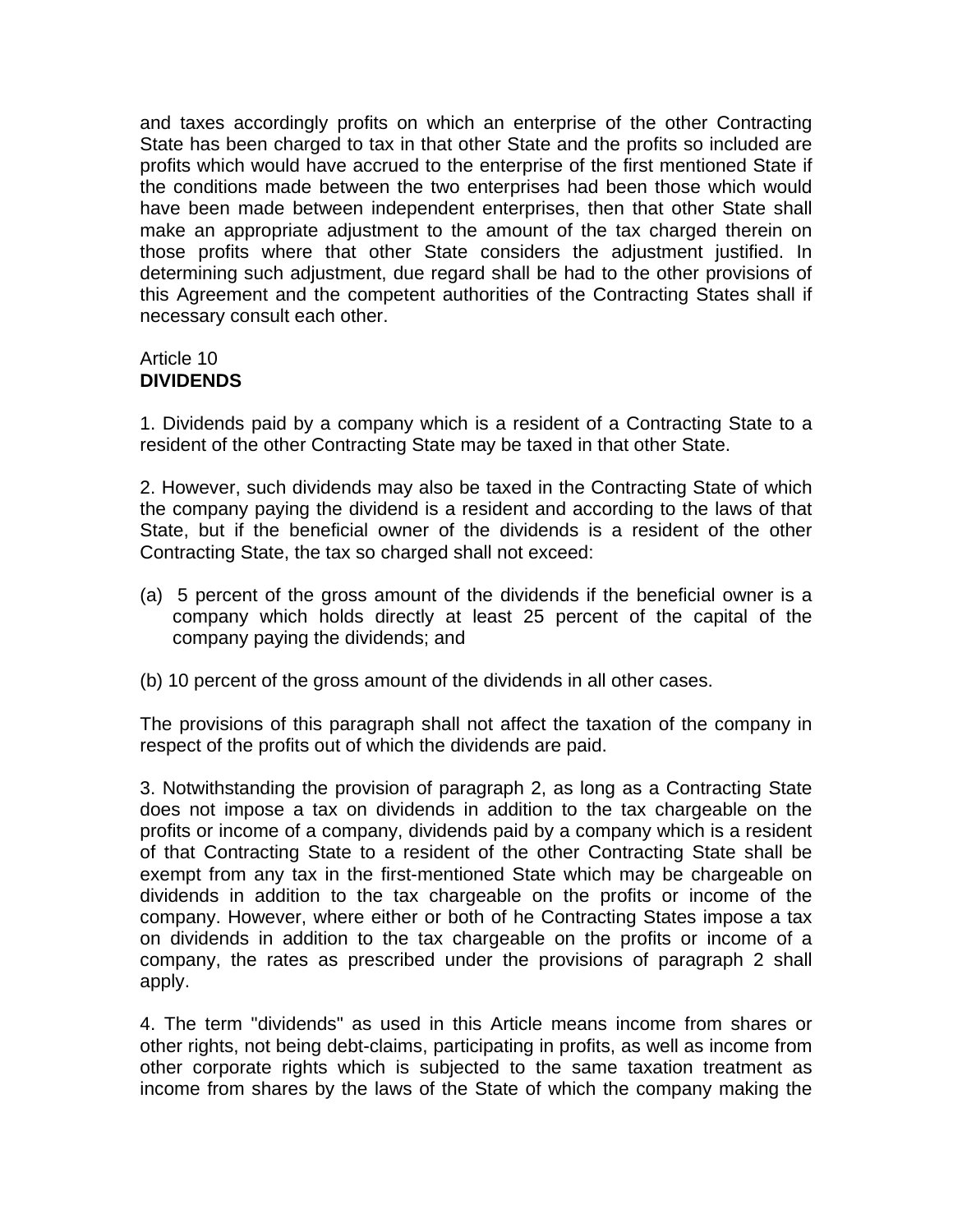distribution is a resident.

5. The provisions of paragraphs 1 and 2 shall not apply if the beneficial owner of the dividends, being a resident of a Contracting State, carries on business in the other Contracting State of which the company paying the dividends is a resident, through a permanent establishment situated therein, or performs in that order State independent personal services form a fixed base situated therein, and the holding in respect of which the dividends are paid is effectively connected with such permanent establishment or fixed base. In such case, the provisions of Article 7 or Article 14, as the case may be, shall apply.

6. Where a company which is a resident of a Contracting State derives income or profits from the other Contracting State, that other State may not impose any tax on the dividends paid by the company to persons who are not residents of that other State, or subject the company's undistributed profits to a tax on undistributed profits, even if the dividends paid or the undistributed profits consist wholly or partly of income or profits arising in such other State.

7. Nothing in this Article shall be construed to mean that as at the date of the signature of this Agreement either of the Contracting States imposes a tax on dividends in addition to the tax chargeable on the profits or income of a company.

## Article 11 **INTEREST**

1. Interest arising in a Contracting State and paid to a resident of the other Contracting State may be taxed in that other State.

2. However, such interest may also be taxed in the Contracting State in which it arises and according to the laws of that State, but if the beneficial owner of the interest is a resident of the other Contracting State, the tax so charged shall not exceed 10 per cent of the gross amount of the interest.

3. Notwithstanding the provisions of paragraphs 2, interest to which a resident of Singapore is beneficially entitled shall be exempt from Malaysian tax if the loan or other indebtedness in respect of which the interest is paid is an approved loan as defined in section 2(1) of the Income Tax Act, 1967 of Malaysia.

4. Notwithstanding the provisions of paragraphs 2 and 3, the Government of a Contracting State shall be exempt from tax in the other Contracting State in respect of interest derived by the Government from that other State.

5. For the purposes of paragraph 4, the term "Government":

(a) in the case of Malaysia means the Government of Malaysia and shall include: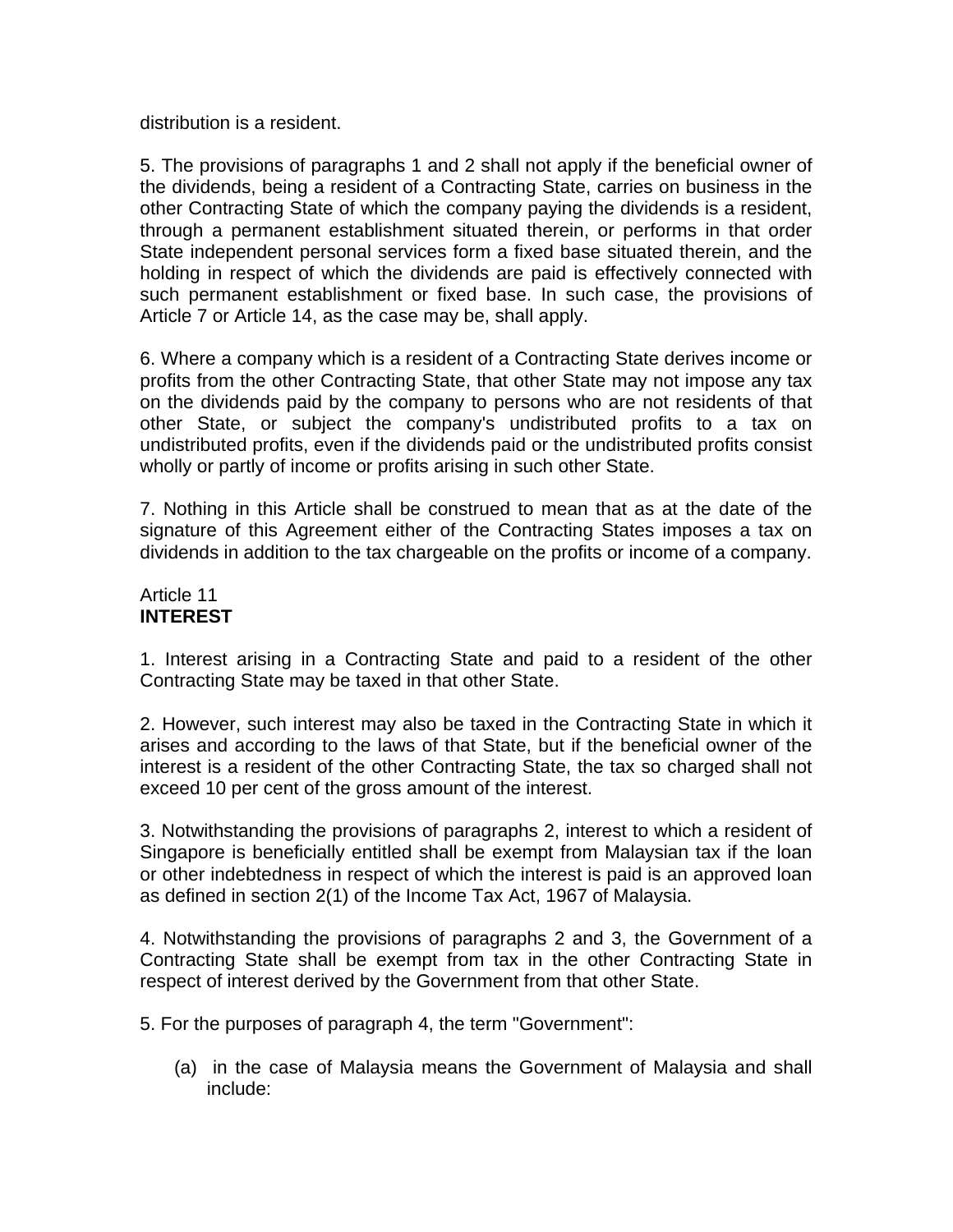- (i) the Governments of the States;
- (ii) the Bank Negara Malaysia;
- (iii) the local authorities;
- (iv) the statutory bodies; and
- (v) the Export-Import Bank of Malaysia Berhad;
- (b) in the case of Singapore means the Government of the Republic of Singapore and shall include:
	- (i) the Monetary Authority of Singapore;
	- (ii) the Government of Singapore Investment Corporation Pte. Ltd.; and
	- (iii) the statutory bodies.

6. The term "interest" as used in this Article means income from debt-claims of every kind, whether or not secured by mortgage, and whether or not carrying a right to participate in the debtors profits, and in particular, income from government securities and income from bonds or debentures.

7. The provisions of paragraphs 1, 2 and 3 shall not apply if the beneficial owner of the interest, being a resident of a Contracting State, carries on business in the other Contracting State in which the interest arises, through a permanent establishment situated therein, or performs in that other State independent personal services from a fixed base situated therein, and the debt-claim in respect of which the interest is paid is effectively connected with such permanent establishment or fixed base. In such case, the provisions of Article 7 or Article 14, as the case may be, shall apply.

8. Interest shall be deemed to arise in a Contracting State when the payer is a resident of that State. Where, however, the person paying the interest, whether he is a resident of a Contracting State or not, has in a Contracting State a permanent establishment or a fixed base in connection with which the indebtedness on which the interest is paid was incurred, and such interest is borne by such permanent establishment or fixed base, then such interest shall be deemed to arise in the State in which the permanent establishment or fixed base is situated.

9. Where, by reason of a special relationship between the payer and the beneficial owner or between both of them and come other person, the amount of the interest paid, having regard to the debt-claim for which it is paid, exceeds the amount which would have been agreed upon by the payer and the beneficial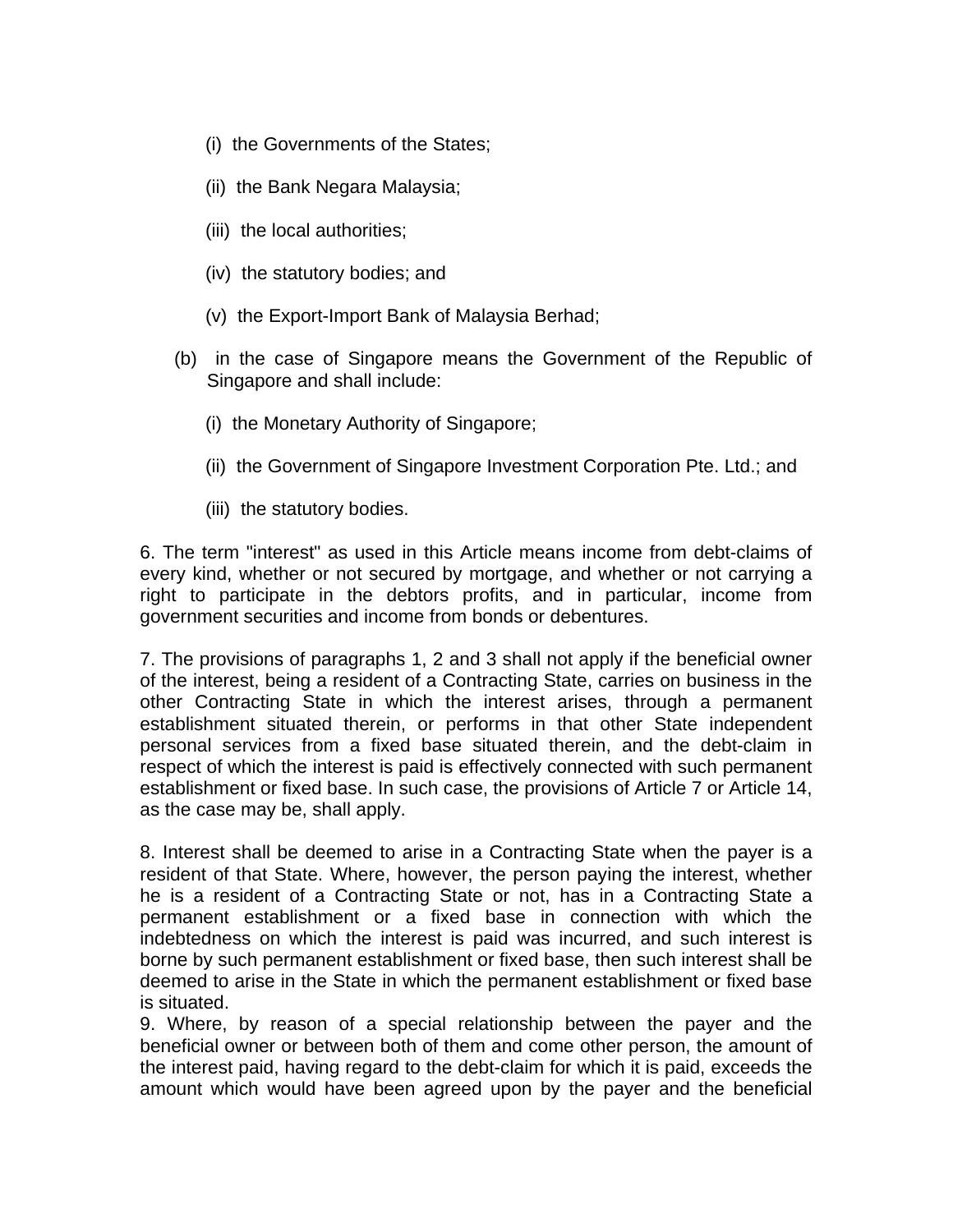owner in the absence of such relationship, the provisions of this Article shall apply only to the last-mentioned amount. In such case, the excess part of the payments shall remain taxable according to the laws of each Contracting State, due regard being had to the other provisions of this Agreement.

### Article 12 **ROYALTIES**

1. Royalties arising in a Contracting State and paid to a resident of the other Contracting State may be taxed in that other State.

2. However, such royalties may also be taxed in the Contracting State in which they arise and according to the laws of that State, but if the beneficial owner of the royalties is a resident of the other Contracting State, the tax so charged shall not exceed 8 per cent of the gross amount of the royalties.

3. The term "royalties" as used in this Article means payments of any kind received as a consideration for the use of, or the right to use, any copyright of literary, artistic or scientific work (including cinematograph films, and films or tapes for radio or television broadcasting), any patent, trade mark, design or model, plan, secret formula or process, or for the use of, or the right to use, industrial, commercial or scientific equipment, or for information (know-how) concerning industrial, commercial or scientific experience.

4. The provisions of paragraphs 1 and 2 shall not apply if the beneficial owner of the royalties, being a resident of a Contracting State, carries on business in the other Contracting State in which the royalties arise, through a permanent establishment situated therein, or performs in that other State independent personal services from a fixed base situated therein, and the right or property in respect of which the royalties are paid is effectively connected with such permanent establishment or fixed base. In such case, the provisions of Article 7 or Article 14, as the case may be, shall apply.

5. Royalties shall be deemed to arise in a Contracting State when the payer is a resident of that State. Where, however, the person paying such royalties, whether he is a resident of a Contracting State or not, has in a Contracting State a permanent establishment or a fixed base in connection with which the obligation to pay the royalties was incurred, and such royalties are borne by such permanent establishment or fixed base, then such be deemed to arise in the State in which the permanent establishment or fixed base is situated.

6. Where, by reason of a special relationship between the payer and the beneficial owner both of them and some other person, the amount of the royalties paid, having regard to the use, right or information for which they are paid, exceeds the amount which would have been agreed upon by the payer and the beneficial owner in the absence of such relationship, the provisions of this Article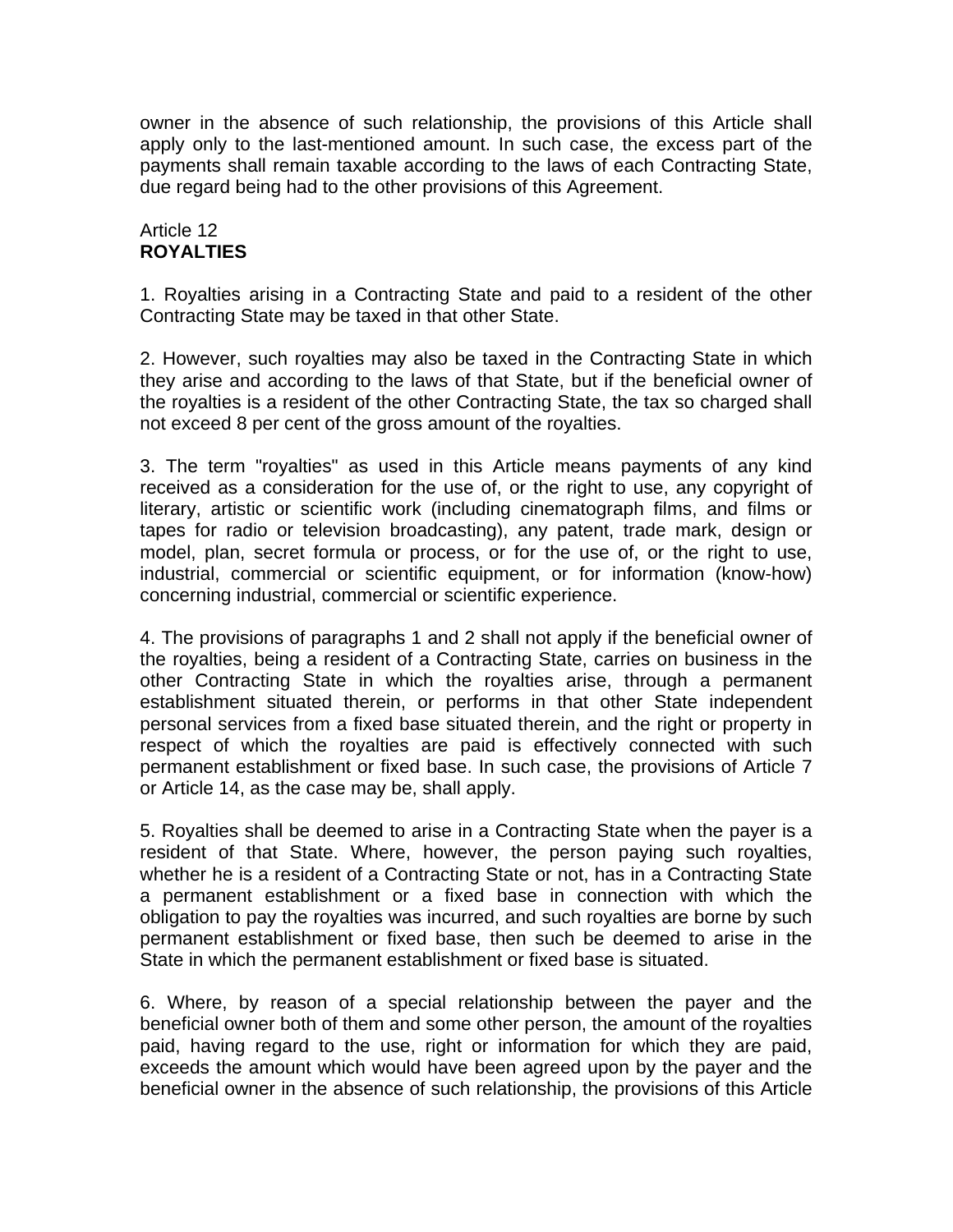shall apply only to the last-mentioned amount. In such a case, the excess part of the payments shall remain taxable according to the laws of each Contracting State, due regard being had to the other provisions of this Agreement.

## Article 13 **TECHNICAL FEES**

1. Technical fees derived from one of the Contracting States by a resident of the other Contracting State who is the beneficial owner thereof may be taxed in the first-mentioned Contracting State. However, the tax so charged shall not exceed 5 percent of the gross amount of the technical fees.

2. The term "technical fees" as used in this Article means payments of any kind to any person, other than to an employee of the person making the payments, in consideration for any services of a technical, managerial or consultancy nature.

3. The provisions of paragraph 1 shall not apply if the beneficial owner of the technical fees, being a resident of a Contracting State, carries on business in the other Contracting State in which the technical fees arise, through a permanent establishment situated therein, or performs in that other State independent personal services from a fixed base situated therein, and the technical fees are effectively connected with such permanent establishment or fixed base. In such case, the provisions of Article 7 or Article 14, as the case may be, shall apply.

4. Technical fees shall be deemed to arise in a Contracting State when the payer is a resident of that State and the services are performed in that State. Where, however, the person paying the technical fees, whether he is a resident of a Contracting State or not, has in a Contracting State a permanent establishment or a fixed base in connection with which the obligation to pay the technical fees was incurred, and such technical fees are borne by such permanent establishment or fixed base, then such technical fees shall be deemed to arise in the Contracting State in which the permanent establishment or fixed base is situated if the services are performed in that State.

5. Where, by reason of a special relationship between the payer and the beneficial owner or between both of them and some other person, the amount of the technical fees paid exceeds, for whatever reason, the amount which would have been agreed upon by the payer and the beneficial owner in the absence of such relationship, the provisions of this Article shall apply only to the lastmentioned amount. In such case, the excess part of the payments shall remain taxable according to the law of each Contracting State, due regard being had to the other provisions of this Agreement.

Article 14 **INDEPENDENT PERSONAL SERVICES**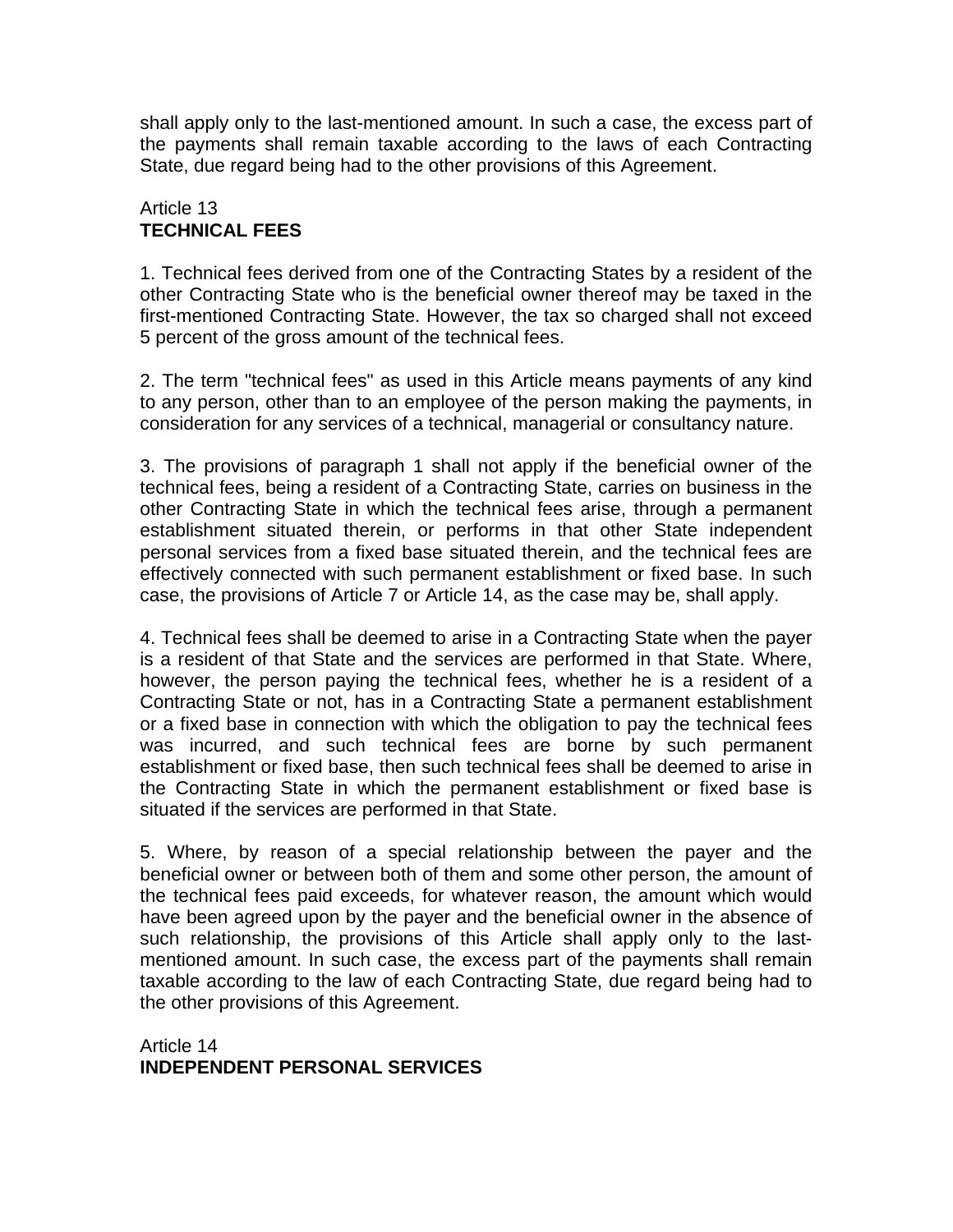1. Subject to the provisions of Article 13, income derived by an individual who is a resident of a Contracting State in respect of professional services or other activities of an independent character shall be taxable only in that State unless he has a fixed base regularly available to him in the other Contracting State for the purpose of performing his activities. If he has such a fixed base, the income may be taxed in the other State but only so much of it as is attributable to that fixed base.

2. The term "professional services" includes especially independent scientific, literary, artistic, educational or teaching activities as well as the independent activities of physicians, lawyers, engineers, architects, dentists and accountants.

## Article 15 **DEPENDENT PERSONAL SERVICES**

1. Subject to the provisions of Articles 16, 18, 19, 20 and 21 salaries, wages and other similar remuneration derived by a resident of a Contracting State in respect of an employment shall be taxable only in that State unless the employment is exercised in the other Contracting State. If the employment is so exercised, such remuneration as is derived therefrom may be taxed in that other State.

2. Notwithstanding the provisions of paragraph 1, remuneration derived by a resident of a Contracting State in respect of an employment exercised in the other Contracting State shall be taxable only in the first-mentioned State if:

- (a) the recipient is present in the other Contracting State for a period or periods not exceeding in the aggregate 183 days in the calendar year concerned; and
- (b) the remuneration is paid by, or on behalf of, an employer who is not a resident of the other State; and
- (c) the remuneration is not borne by a resident or a permanent establishment which the employer has in the other State.

3. Notwithstanding the preceding provisions of this Article, remuneration in respect of an employment exercised aboard a ship or aircraft operated in international traffic, or road vehicle operated in international traffic for the carriage of passengers, by an enterprise of a Contracting State shall be taxable only in that State. However, if the remuneration is derived by a resident of the other Contracting State, it may also be taxed in that other State.

### Article 16 **DIRECTORS' FEES**

Directors' fees and similar payments derived by a resident of a Contracting State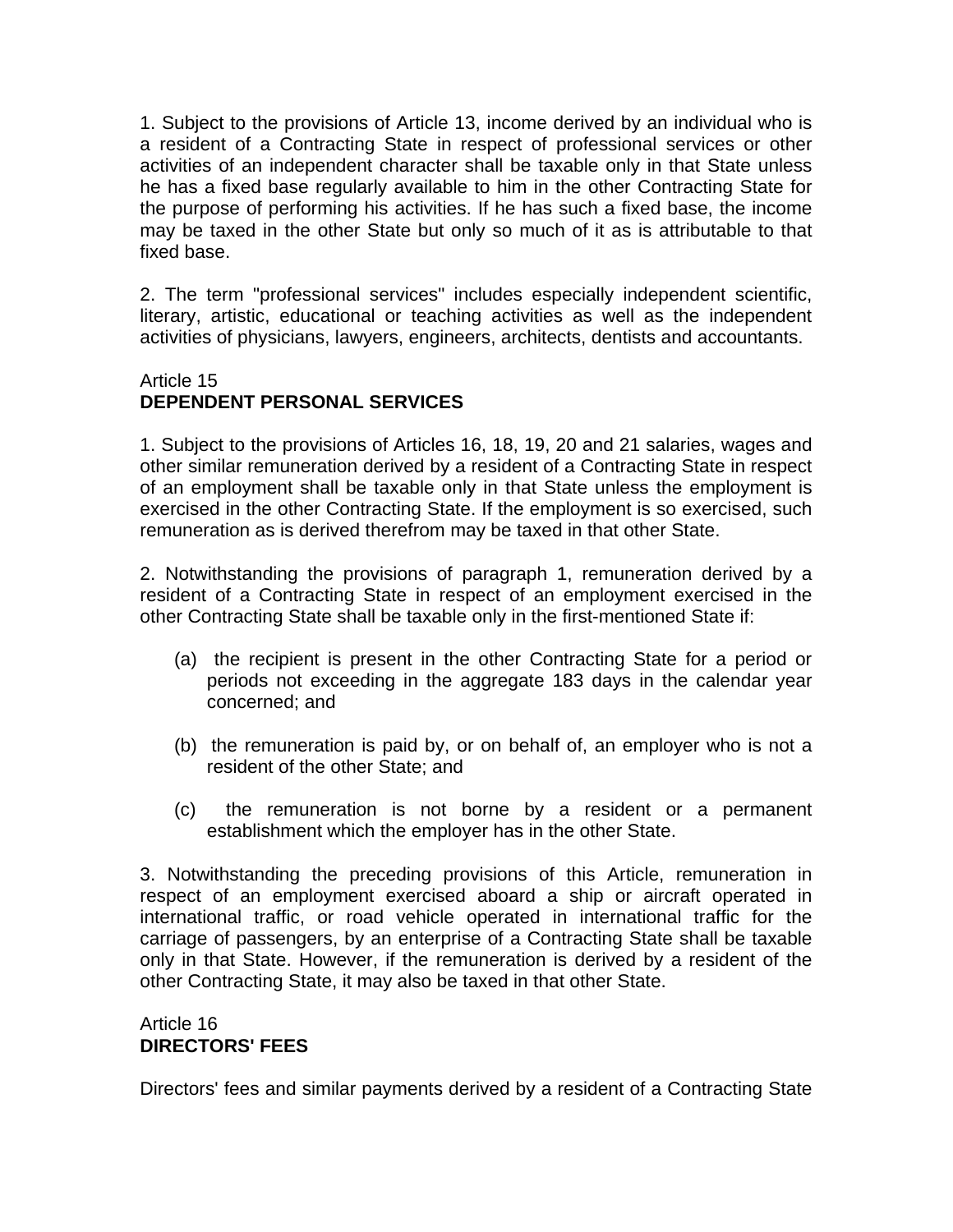in his capacity as a member of the board of directors of a company which is a resident of the other Contracting State, may be taxed in that other State.

#### Article 17 **ARTISTES AND SPORTSMEN**

1. Notwithstanding the provisions of Articles 14 and 15 income derived by a resident of a Contracting State as an entertainer, such as a theatre, motion picture, radio or television artiste, or a musician, or as a sportsman, from his personal activities as such exercised in the other Contracting State, may be taxed in that other State.

2. Where income in respect of or in connection with personal activities exercised by an entertainer or a sportsman accrues not to the entertainer or sportsman himself but to another person, that income may, notwithstanding the provisions of Articles 7, 14 and 15, be taxed in the Contracting State in which the activities of the entertainer or sportsman are exercised.

3. The provisions of paragraphs 1 and 2 shall not apply to remuneration or profits derived from activities exercised in a Contracting State if the visit to that State is directly or indirectly supported wholly or substantially from the public funds of the other Contracting State, a political subdivision, a local authority or a statutory body thereof.

### Article 18 **PENSIONS**

1. Subject to the provisions of paragraph 2 of Article 19, pensions and other similar remuneration including any annuity paid to a resident of a Contracting State in consideration of past employment shall be taxable only in that State.

2. The term "annuity" includes a stated sum payable periodically at stated times, during life or during a specified or ascertainable period of time, under an obligation to make the payments in return for adequate and full consideration in money or money's worth.

## Article 19 **GOVERNMENT SERVICE**

1. (a) Salaries, wages and other similar remuneration, other than a pension, paid by a Contracting State or a political subdivision or a local authority or a statutory body thereof to any individual in respect of services rendered to that State or political subdivision or a local authority or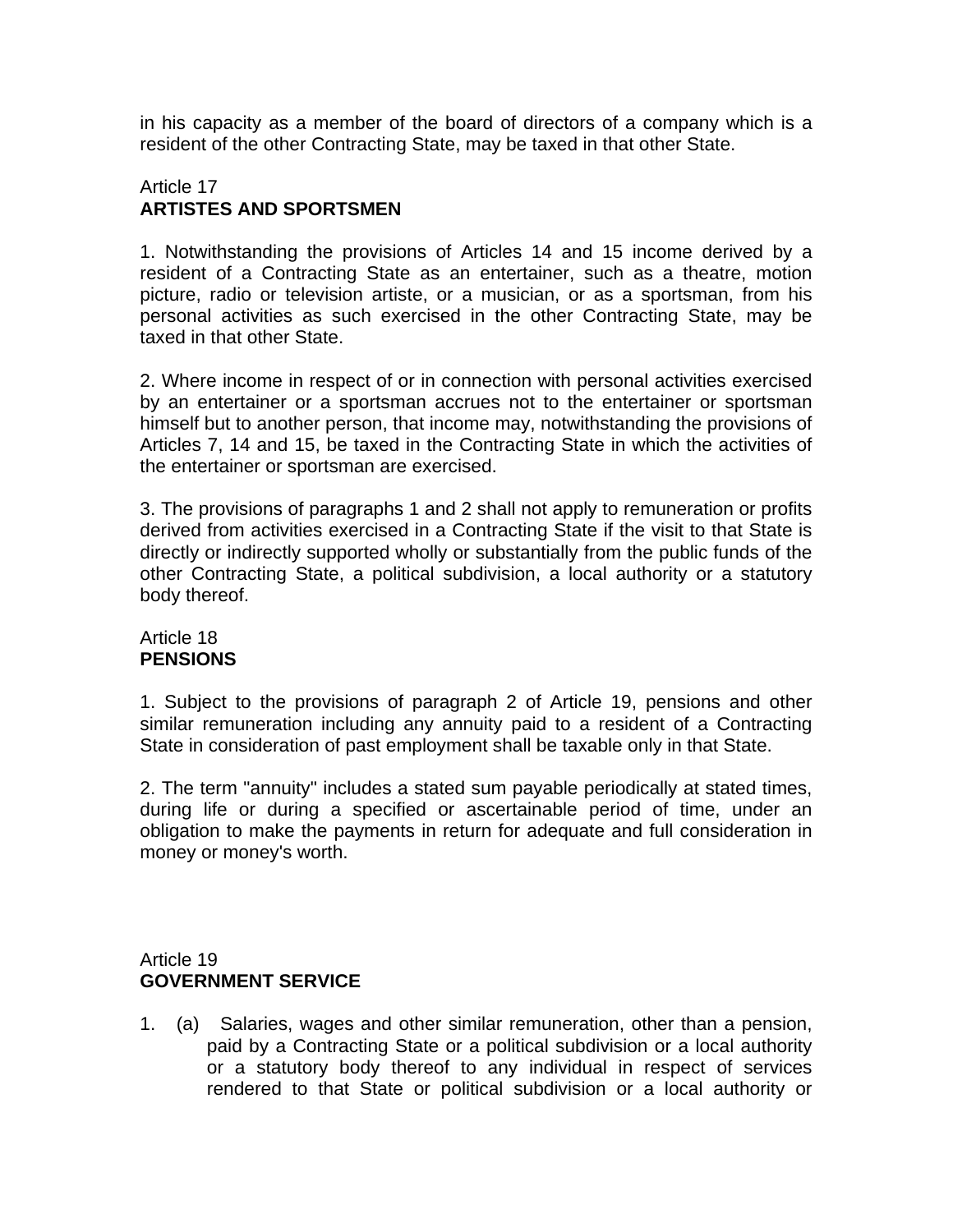statutory body thereof shall be taxable only in that State.

- (b) However, such salaries, wages and other similar remuneration shall be taxable only in the other Contracting State if the services are rendered in that other State and the recipient is a resident of that other State who:
	- (i) is a national of that other State; or
	- (ii) did not become a resident of that other State solely for the purposes of performing the services.

2. Any pension paid by, or out of funds created by, a Contracting State or a political subdivision or a local authority or a statutory body thereof to any individual in respect of services rendered to the State or political subdivision, local authority or statutory body thereof shall be taxable only in that State.

3. The provisions of Articles 15, 16, 17 (paragraphs 1 and 2) and 18 shall apply to salaries, wages and other similar remuneration or pensions in respect of services rendered in connection with any trade or business carried on by a Contracting State or a political subdivision or a local authority or a statutory body thereof.

## Article 20 **STUDENTS AND TRAINEES**

An individual who is a resident of a Contracting State immediately before making a visit to the other Contracting State and is temporarily present in the other State solely:

- (a) as a student at a recognised university, college, school or other similar recognised educational institution in that other State;
- (b) as a business or technical apprentice; or
- (c) as a recipient of a grant, allowance or award for the primary purpose of study, research of training from the government of either State or from a scientific, educational, religious or charitable organisation or under a technical assistance programme entered into by the Government of either State;

shall be exempt from tax in that other State on:

- (i) all remittances from abroad for the purposes of his maintenance, education, study, research or training; and
- (ii) the amount of such grant, allowance or award.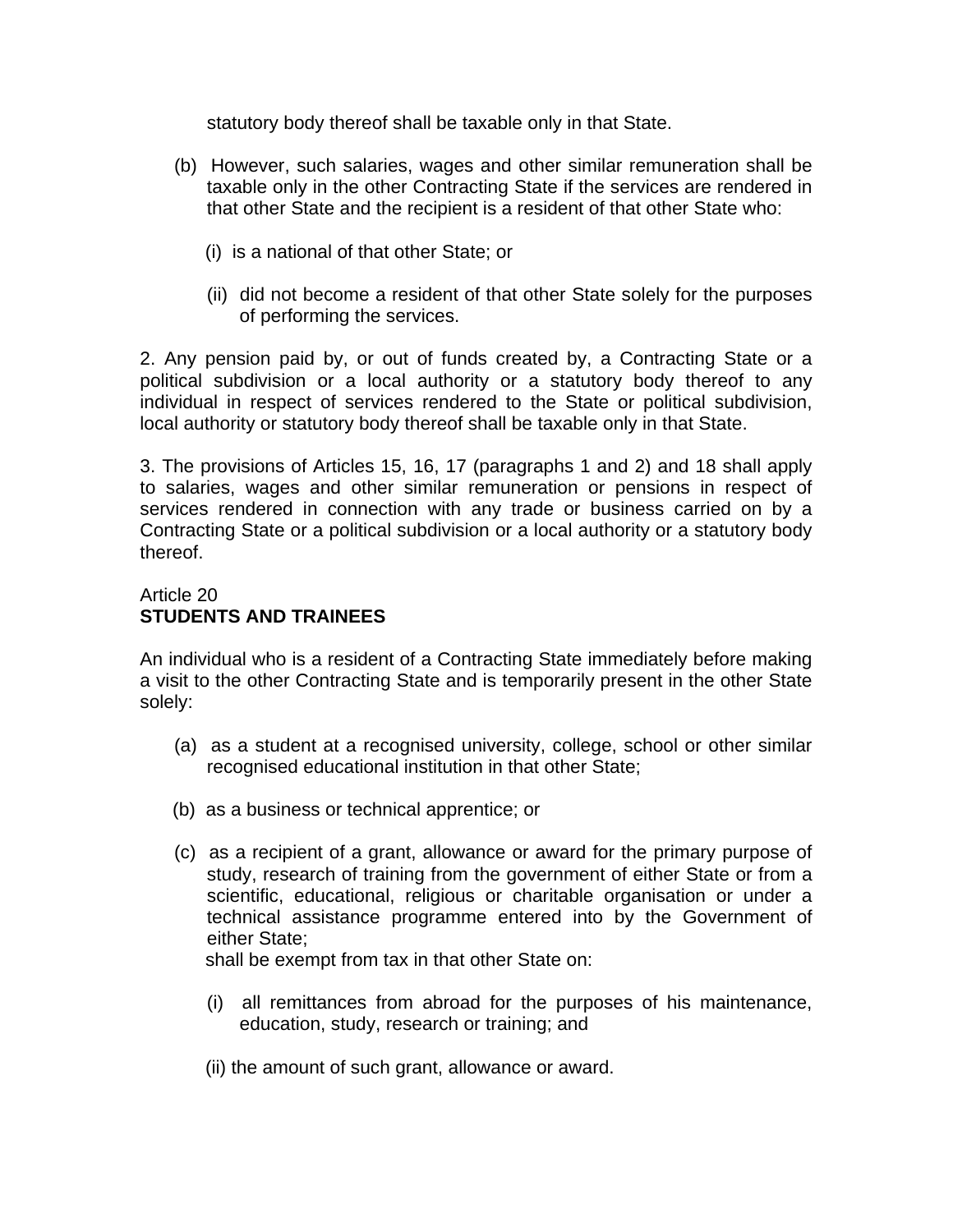### Article 21 **TEACHERS AND RESEARCHERS**

1. An individual who is a resident of a Contracting State immediately before making a visit to the other Contracting State, and who, at the invitation of a public university, college, institution which exists primarily for research purposes or other similar public institution, visits that other State for a period not exceeding two years solely for the purpose of teaching or research or both at such public institution shall be exempt from tax in that other State on any remuneration for such teaching or research which is subject to tax in the first-mentioned Contracting State.

2. This Article shall not apply to income from teaching or research if such teaching or research is undertaken not in the public interest but primarily for the private benefit of a specific person or persons.

#### Article 22 **INCOME NOT EXPRESSLY MENTIONED**

Items of income of a resident of a Contracting State which are not expressly mentioned in the foregoing Articles of this Agreement shall be taxable only in that Contracting State except that if such income is derived from sources in the other Contracting State, it may also be taxed in that other State.

## Article 23 **ELIMINATION OF DOUBLE TAXATION**

1. Subject to the laws of Malaysia regarding the allowance as a credit against Malaysian tax of tax payable in any country other than Malaysia, Singapore tax payable under the laws of Singapore and in accordance with this Agreement by a resident of Malaysia in respect of income derived from Singapore shall be allowed as a credit against Malaysian tax payable in respect of that income. Where such income is a dividend paid by a company which is a resident of Singapore to a company which is a resident of Malaysia and which owns not less than 10 per cent of the voting shares of the company paying the dividend, the credit shall take into account Singapore tax payable by that company in respect of its income out of which the dividend is paid. The credit shall not, however, exceed that part of the Malaysian tax, as computed before the credit is given, which is appropriate to such item of income.

 2. For the purposes of paragraph 1, the term "Singapore tax payable" shall be deemed to include Singapore tax which would, under the laws of Singapore and in accordance with this Agreement, have been payable on any income derived from sources in Singapore had the tax not been reduced or exempted in accordance with:

(a) the provisions of Parts II, III, IIIA, IIIB, VIII and X of the Economic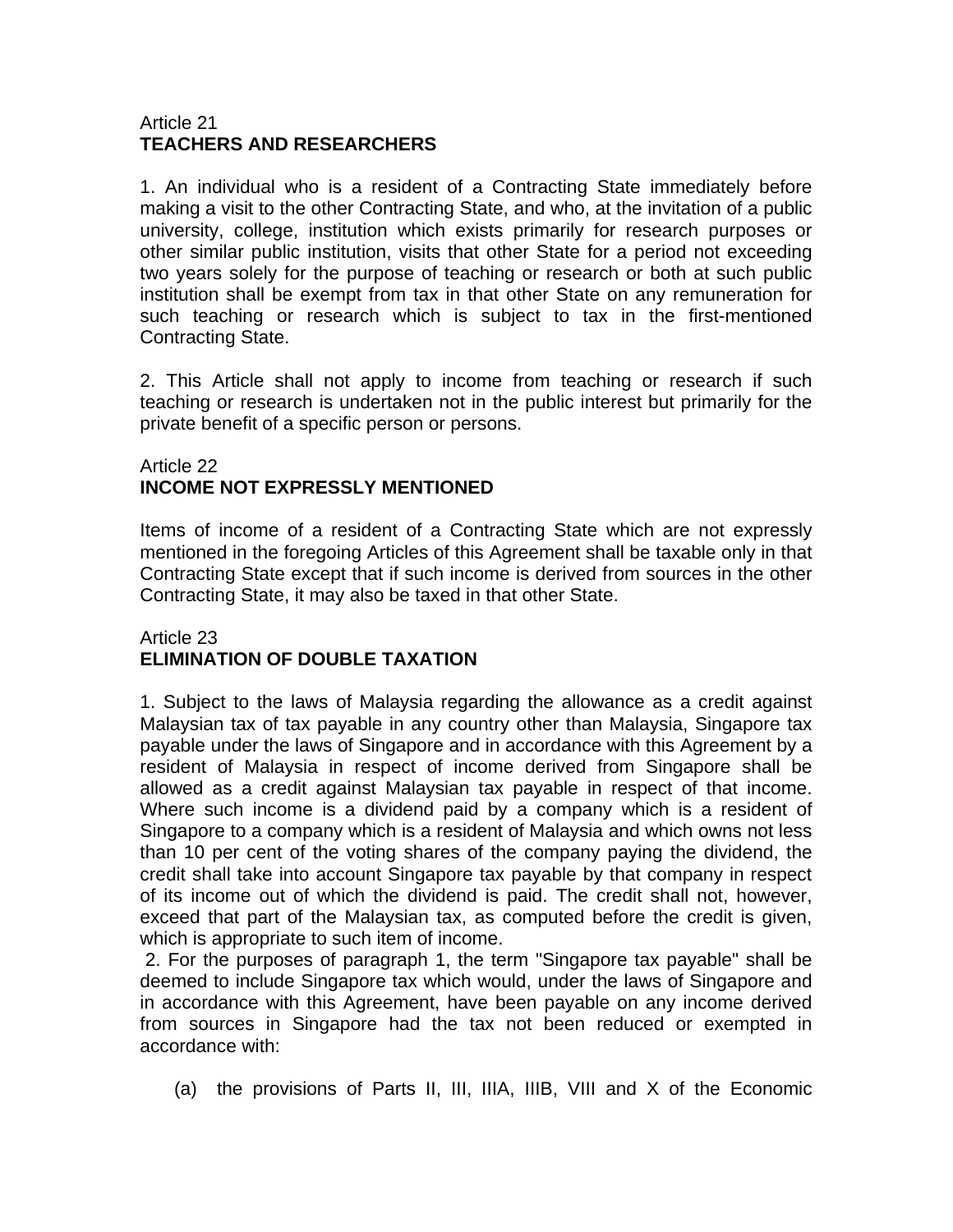Expansion Incentives (Relief from Income Tax) Act and the provisions of section 13(4) (only in respect of income referred to in section 12(6)), 13A, 13B (only in respect of exempt dividends paid out of income taxed under section 43C), 13F and 43C of the Income Tax Act, in so far as they were in force and have not been modified since the date of signature of this Agreement, or have been modified in minor respects so as not to affect their general character; or

(b) any other provisions which may subsequently be introduced in Singapore in modification of, or in addition to, those laws in so far as they are agreed by the competent authorities of the Contracting States to be of a substantially similar character.

3. Subject to the provisions of the laws of Singapore regarding the allowance as a credit against Singapore tax of tax payable in any country other than Singapore, Malaysian tax payable, whether directly or by deduction, in respect of income from sources in Malaysia shall be allowed as a credit against Singapore tax payable in respect of that income. Where such income is a dividend paid by a company which is a resident of Malaysia to a resident of Singapore which is the beneficial owner of the dividend, the credit shall take into account (in addition to any Malaysian tax on the dividend) the Malaysian tax payable by that company in respect of its income out of which the dividend is paid. The credit shall not, however, exceed that part of the Singapore tax, as computed before the credit is given, which is appropriate to such item of income.

4. For the purposes of paragraph 3, the term "Malaysian tax payable" shall be deemed to include Malaysian tax which would, under the laws of Malaysia and in accordance with this Agreement, have been payable on:

- (a) any income derived from sources in Malaysia had the tax not been reduced or exempted in accordance with:
	- (i) sections 54A, 60A, 60B, Schedule 7A and 7B of the Income Tax Act 1967 of Malaysia; or
	- (ii) sections 22, 23, 29, 29A, 29B, 29C, 29D, 29E, 29F, 29G, 29H, 31E and 41B of the Promotion of Investments Act 1986 of Malaysia, in so far as they were in force and have not been modified since the date of signature of this Agreement, or have been modified in minor respects so as not to affect their general character, or
	- (iii) any other provisions which may subsequently be introduced in Malaysia in modification of, or in addition to, those laws in so far as they are agreed by the competent authorities of the Contracting States to be of a substantially similar character; and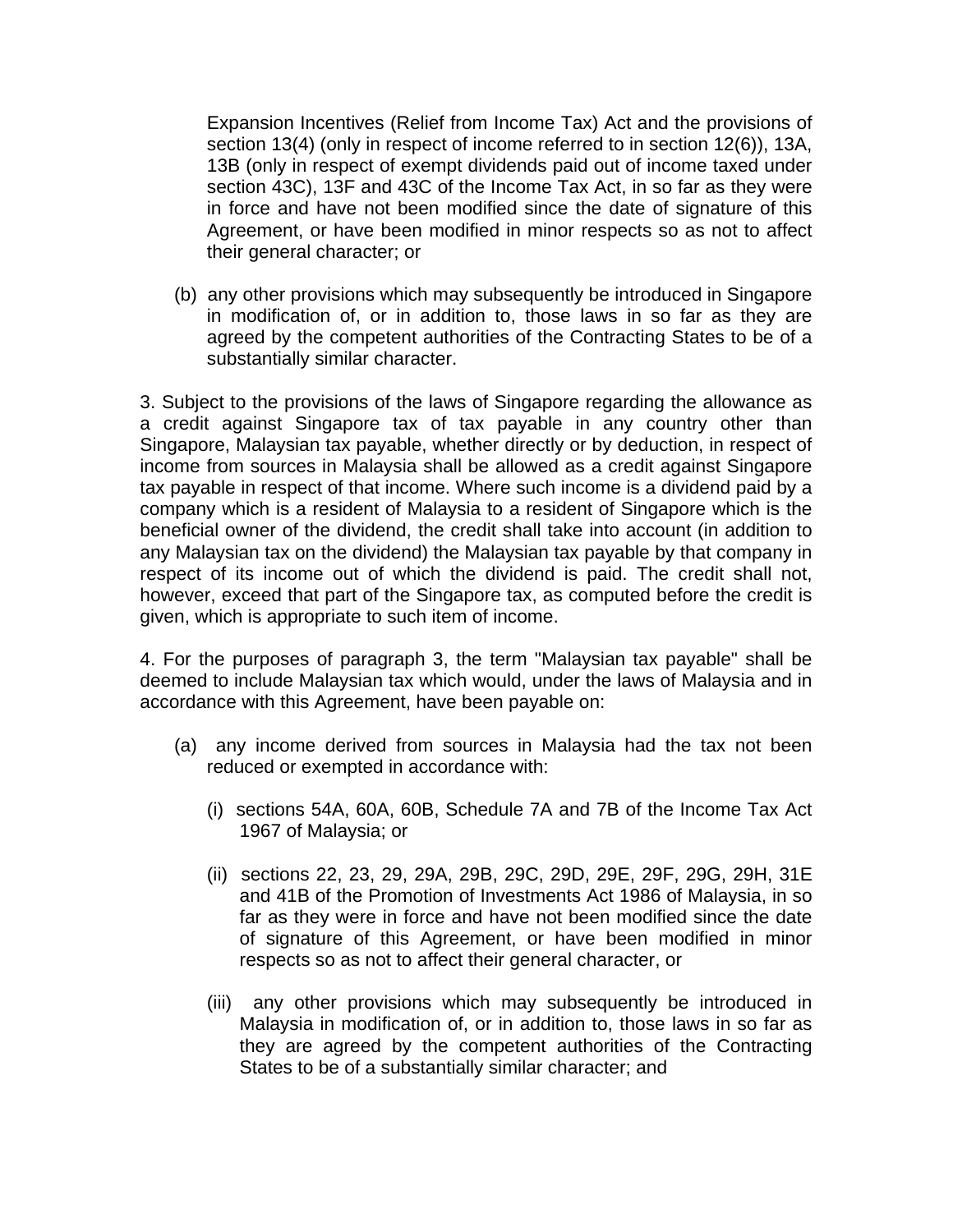(b) interest to which paragraph 3 of Article 11 applies had that interest not been exempted from Malaysia tax in accordance with that paragraph.

5. The provisions of paragraphs 2 and 4 shall cease to have effect after ten years from the year of assessment beginning on the first day of January of:

(a) in Malaysia-

the calendar year following the year in which this Agreement enters into force;

(b) in Singapore-

the second calendar year following that in which this Agreement enters into force.

 The competent authorities of the Contracting States may consult each other to determine whether this period shall be extended.

### Article 24 **NON-DISCRIMINATION**

1. The nationals of a Contracting State shall not be subjected in the other Contracting State to any taxation or any requirement connected therewith which is other or more burdensome than the taxation and connected requirements to which nationals of that other State in the same circumstances are or may be subjected.

2. The taxation on a permanent establishment which an enterprise of a Contracting State has in the other Contracting State shall not be less favourably levied in that other State than the taxation levied on enterprises of that other State carrying on the same activities in the same circumstances or under the same conditions.

3. Enterprises of a Contracting State, the capital of which is wholly or partly owned or controlled, directly or indirectly, by one or more residents of the other Contracting State, shall not be subjected in the first-mentioned State to any taxation or any requirement connected therewith which is other or more burdensome than the taxation and connected requirements to which other similar enterprises of that first-mentioned State are or may be subjected.

4. Nothing in this Article shall be construed as obliging:

(a) a Contracting State to grant to individuals who are resident of the other Contracting State any personal allowances, reliefs and reductions for tax purposes on account of civil status or family responsibilities which it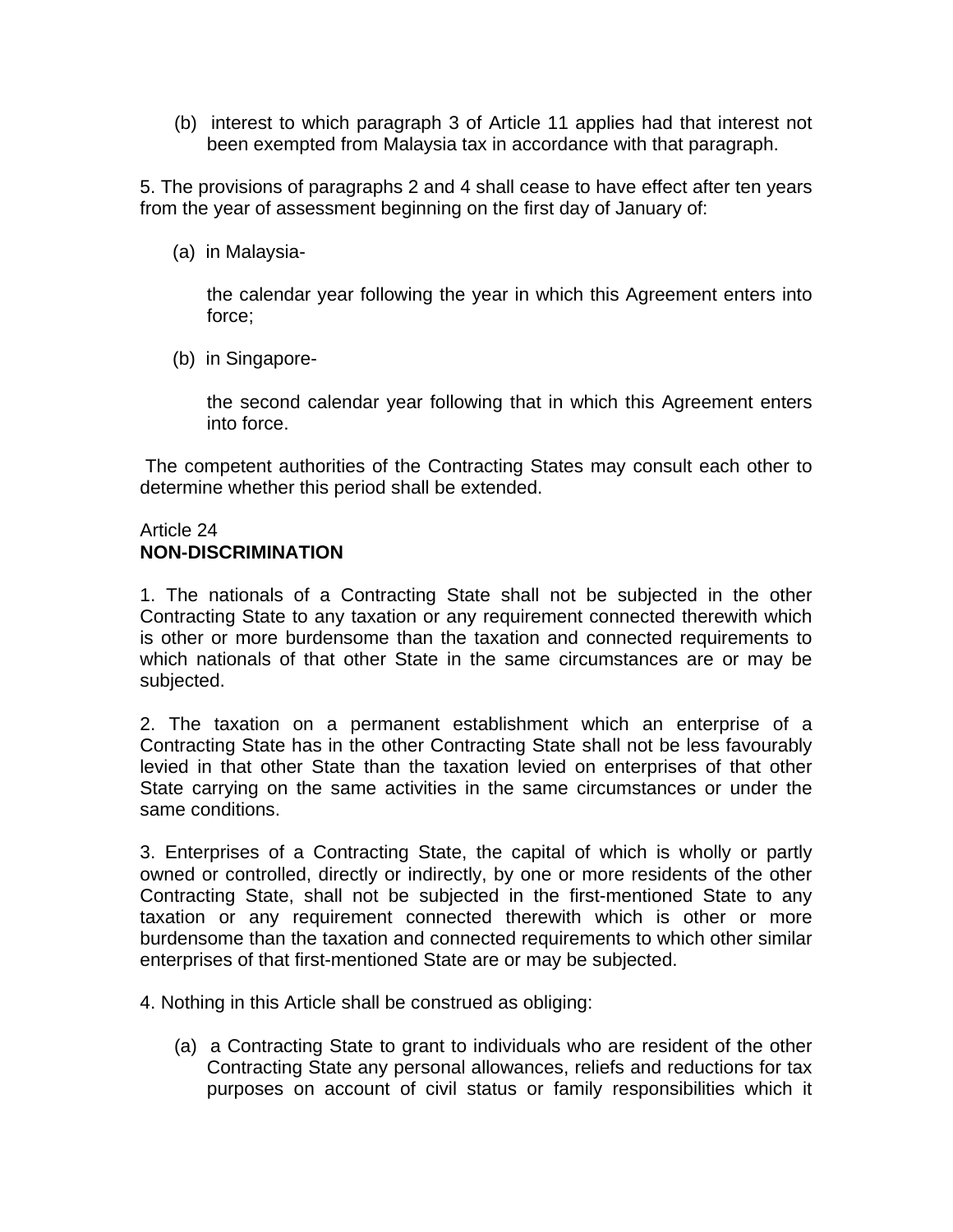grants to its own residents;

(b) a Contracting State to grant to nationals of the other Contracting State not resident in the first-mentioned State those personal allowances, reliefs and reductions for tax purposes which are by law available on the date of signature of this Agreement only to nationals of the firstmentioned State who are not resident in that State.

5. Nothing in this Article shall be construed so as to prevent either Contracting State from limiting to its nationals the enjoyment of tax incentives designed to promote social or economic development in that State.

6. In this Article, the term "taxation" means taxes to which this Agreement applies.

### Article 25 **MUTUAL AGREEMENT PROCEDURE**

1. Where a resident of a Contracting State considers that the actions of one or both of the Contracting States result or will result for him in taxation not in accordance with this Agreement, he may, notwithstanding the remedies provided by the taxation laws of those States, present his case to the competent authority of the State of which he is a resident or, if his case comes under paragraph 1 of Article 24, to that of the State of which he is a national. The case must be presented within three years from the first notification of the action resulting in taxation not in accordance with the provisions of the Agreement.

2. The competent authority shall endeavour, if the objection appears to it to be justified and if it is not itself able to arrive at an appropriate solution, to resolve the case by mutual agreement with the competent authority of the other Contracting State, with a view to the avoidance of taxation which is not in accordance with the Agreement.

3. The competent authorities of the Contracting States shall endeavour to resolve by mutual agreement any difficulties or doubt arising as to the interpretation or application of the Agreement. They may also consult together for the elimination of double taxation in cases not provided for in the Agreement.

4. The competent authorities of the Contracting States may communicate with each other directly for the purposes of reaching an agreement in the preceding paragraphs.

# Article 26 **EXCHANGE OF INFORMATION**

1. The competent authorities of the Contracting States shall exchange such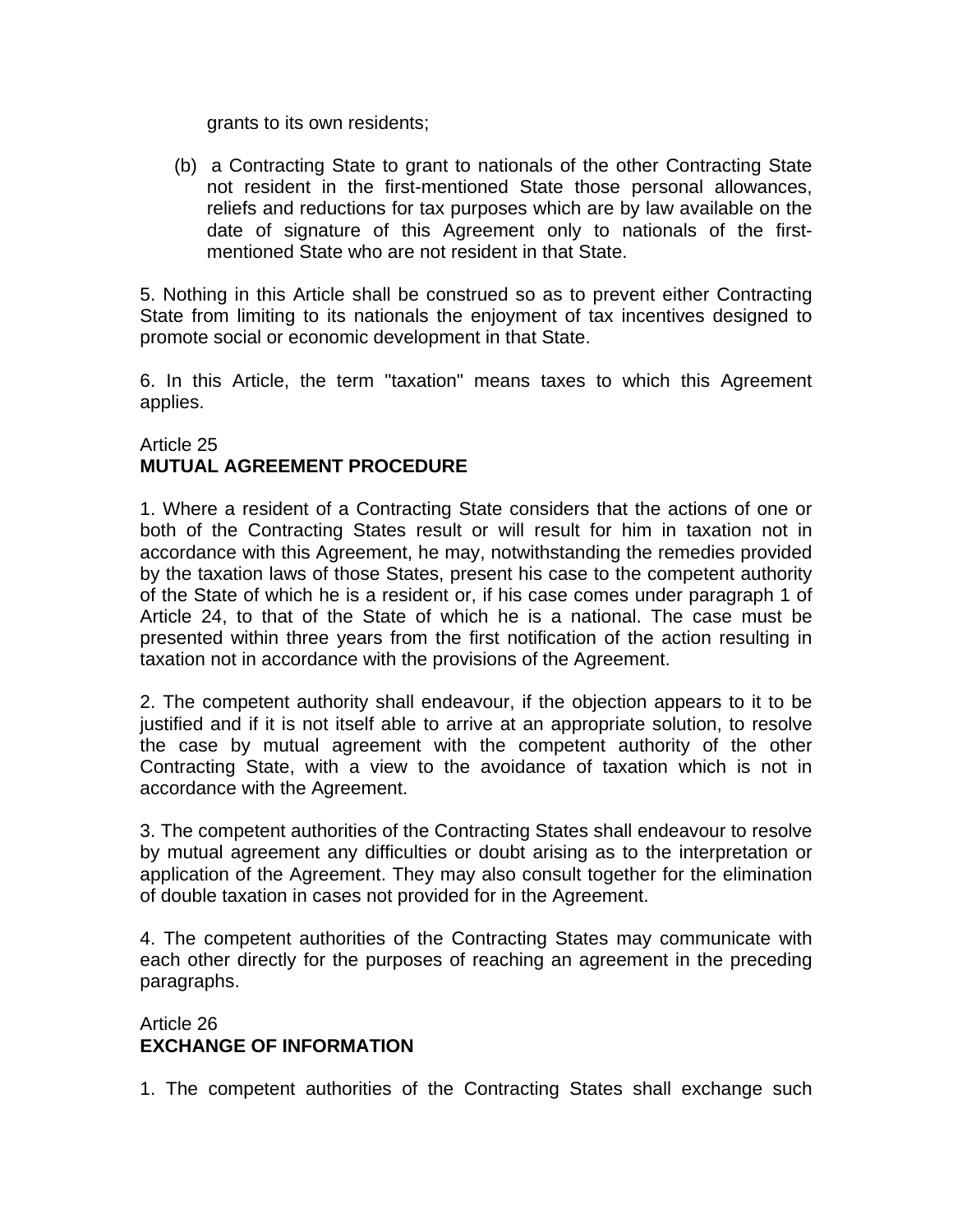information as is necessary for the carrying out the provisions of this Agreement or of the domestic laws of the Contracting States concerning taxes covered by the Agreement insofar as the taxation thereunder is not contrary to the Agreement or for the prevention or detection of evasion or avoidance of taxes covered by this Agreement. Any information so exchanged shall be treated as secret and shall be disclosed only to persons or authorities (including a court or reviewing authority) concerned with the assessment, collection, enforcement or prosecution in respect of, or the determination of appeals in relation to, the taxes which are the subject of the Agreement.

2. In no case shall the provisions of paragraph 1 be construed so as to impose on a Contracting State the obligation:

- (a) to carry out administrative measures at variance with the laws or the administrative practice of that or of the other Contracting State;
- (b) to supply particulars which are not obtainable under the laws or in the normal course of the administration of that or of the other Contracting State; or
- (c) to supply information which would disclose any trade, business, industrial, commercial or professional secret or trade process, or information the disclosure of which would be contrary to public policy.

# Article 27 **DIPLOMATIC AND CONSULAR OFFICERS**

Nothing in this Agreement shall affect the fiscal privileges of diplomatic or consular officers under the general rules of international law or under the provisions of special agreements.

## Article 28 **ENTRY INTO FORCE**

1. This Agreement shall enter into force on the date on which the Contracting States exchange notes through diplomatic channel notifying each other that the last of such things has been done as is necessary to give this Agreement the force of law in Malaysia and Singapore, as the case may be, and thereupon this Agreement shall have effect:

- (a) in Malaysia-
	- (i) in respect of Malaysian tax, other than petroleum income tax, to tax chargeable for any year of assessment beginning or after the first day of January in the calendar year following the year in which this Agreement enters into force;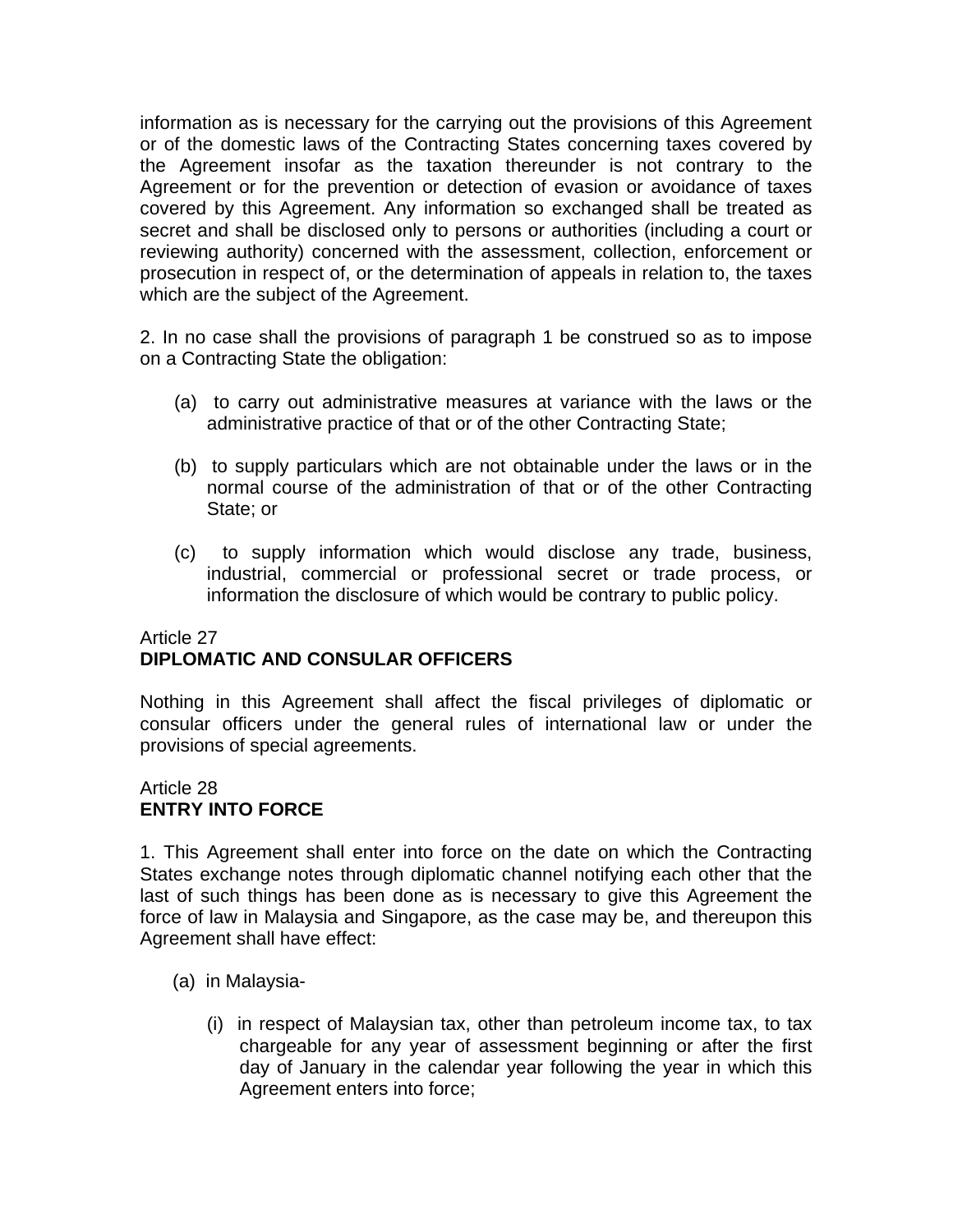- (ii) in respect of petroleum income tax, to tax chargeable for any year of assessment beginning on or after the first day of January of the second calendar year following the year in which this Agreement enters into force;
- (b) in Singapore-

in respect of tax chargeable for any year of assessment beginning on or after the first day of January in the second calendar year following that in which this Agreement enters into force.

2. The Agreement between the Government of Malaysia and the Government of the Republic of Singapore for the Avoidance of Double Taxation and the Prevention of Fiscal Evasion with respect to Taxes on Income signed at Singapore on 26 December 1968, as amended by Supplementary Agreement amending the Agreement between the Government of Malaysia and the Government of the Republic of Singapore for the Avoidance of Double Taxation and the Prevention of Fiscal Evasion with respect to Taxes on Income, signed at Kuala Lumpur on 6 July 1973, shall be terminated and cease to have effect in respect of income to which this Agreement applies under the provision of paragraph 1.

### Article 29 **TERMINATION**

This Agreement shall remain in effect indefinitely, but either Contracting States may terminate the Agreement, through diplomatic channel, by giving to the other Contracting State written notice of termination on or before June 30th in any calendar year after the period of five years from the date on which this Agreement enters into force. In such an event the Agreement shall cease to have effect:

- (a) in Malaysia-
	- (i) in respect of Malaysian tax, other than petroleum income tax, to tax chargeable for any year of assessment beginning or after the first day of January in the calendar year following the year in which the notice is given;
	- (ii) in respect of petroleum income tax, to tax chargeable for any year of assessment beginning on or after the first day of January of the second calendar year following the year in which the notice is given;
- (b) in Singapore-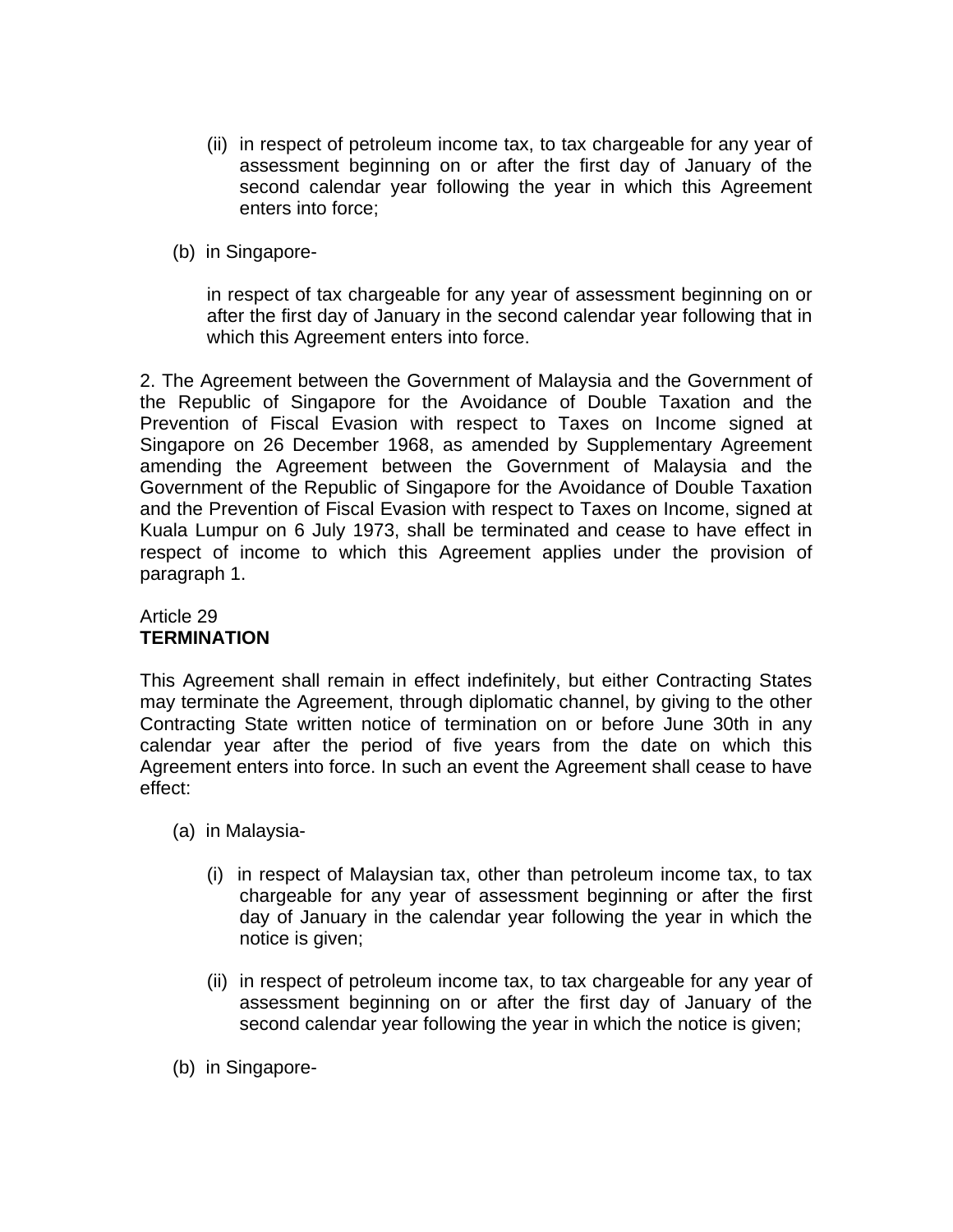in respect of tax chargeable for any year of assessment beginning on or after the first day of January in the second calendar year following that in which the notice is given.

IN WITNESS WHEREOF the undersigned, duly authorised thereto by their respective Governments, have signed this Agreement.

DONE in duplicate at Putrajaya this 5th day of October 2004, each in Bahasa Melayu and the English Language, both texts being equally authentic. In the event of there being a dispute in the interpretation and the application of this Agreement, the English text shall prevail.

## **PROTOCOL**

At the moment of signing the Agreement for the Avoidance of Double Taxation and the Prevention of Fiscal Evasion with respect to Taxes on Income, this day concluded between the Government of Malaysia and the Government of the Republic of Singapore, the undersigned have agreed that the following provisions shall form an integral part of the Agreement.

1. For the purposes of Article 4, the "place of effective management" is the place where the control and management of the business is exercised.

2. For the purposes of Article 5 paragraph 5(b), the enterprise of a Contracting State will be deemed to have a permanent establishment in the other Contracting State only if the agent acting on behalf of the enterprise also takes orders from customers in addition to regularly filling of the orders out of the stock of goods or merchandise belonging to the enterprise.

3. For the purposes of Article 10 only, a company which is a resident of one of the Contracting States may when paying a dividend declare itself to be a resident of the other Contracting State. In such a case, the last-mentioned State shall allow to the recipient of such dividend a tax setoff under section 46 of the Income Tax Act (Singapore) or section 110 of the Income Tax Act, 1967 (Malaysia), as the case may be, equal to the tax which would have been deducted from such dividend under the provisions of section 44 of the Income Tax Act (Singapore) or section 108 of the Income Tax Act, 1967 (Malaysia), as the case may be, had the dividend been paid by a company resident in that State. The provisions of the second sentence shall not affect the provisions of the law of that State under which the tax deducted from the dividend may be adjusted by reference to the rate of tax appropriate to the year of assessment immediately following that in which the dividend was paid.

4. The provisions of paragraph 3 shall cease to have effect in respect of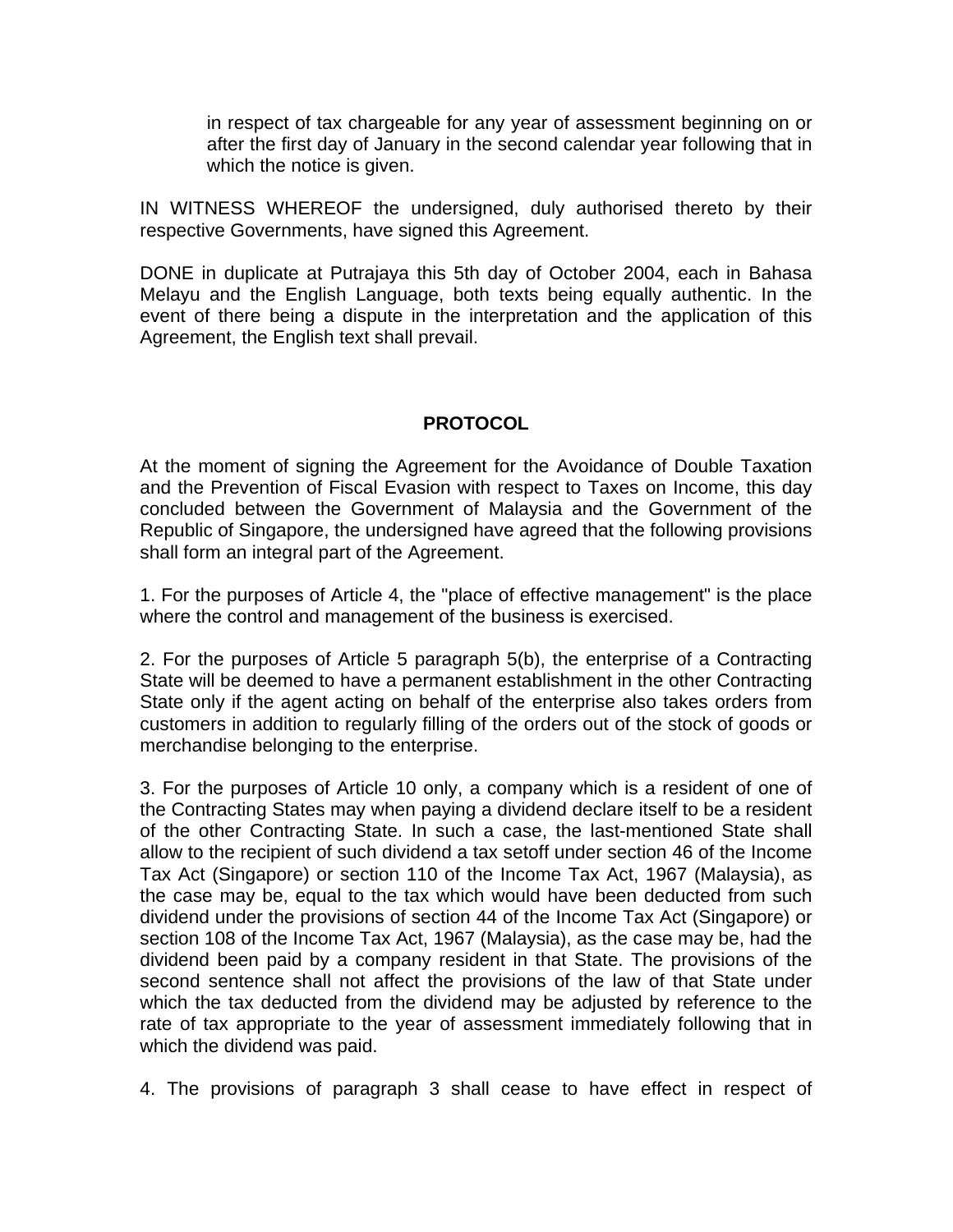dividends paid on or after 1st January 2008.

- 5. For the purposes of this Agreement-
	- (a) the Government of one of the Contracting States shall be exempt from tax in respect of any income derived from sources within the other Contracting State. For the purposes of this paragraph, the term "Government" shall include-
		- (i) in the case of Malaysia-
			- (aa) the Governments of the States;
			- (bb) the Bank Negara Malaysia;
			- (cc) any local or statutory authority exempt from tax in Malaysia; and
			- (dd) such institutions, as may be agreed from time to time between the two Contracting States;
		- (ii) in the case of Singapore-
			- (aa) the Monetary Authority of Singapore;
			- (bb) the Government of Singapore Investment Corporation Pte. Ltd.;
			- (cc) any statutory authority exempt from tax in Singapore; and
			- (dd) such institutions, as may be agreed from time to time between the two Contracting States; and
	- (b) the income derived by any pension or provident fund or society of one of the Contracting States from sources within the other Contracting State shall be exempt from tax in that other Contracting State if such fund or society is an approved fund or society under the taxation law of the firstmentioned Contracting State.

6. Where the income referred to in paragraphs 5(a) and (b) is a dividend paid by a company which is a resident of one of the Contracting States to the Government or to an approved pension or provident fund or society of the other Contracting State, the recipient of the dividends shall also receive from the Contracting State of which the company paying the dividends is a resident a refund of the tax deducted from such dividends under the provisions of section 44 of the Income Tax Act (Singapore) or section 108 of the Income Tax Act, 1967 (Malaysia), as the case may be.